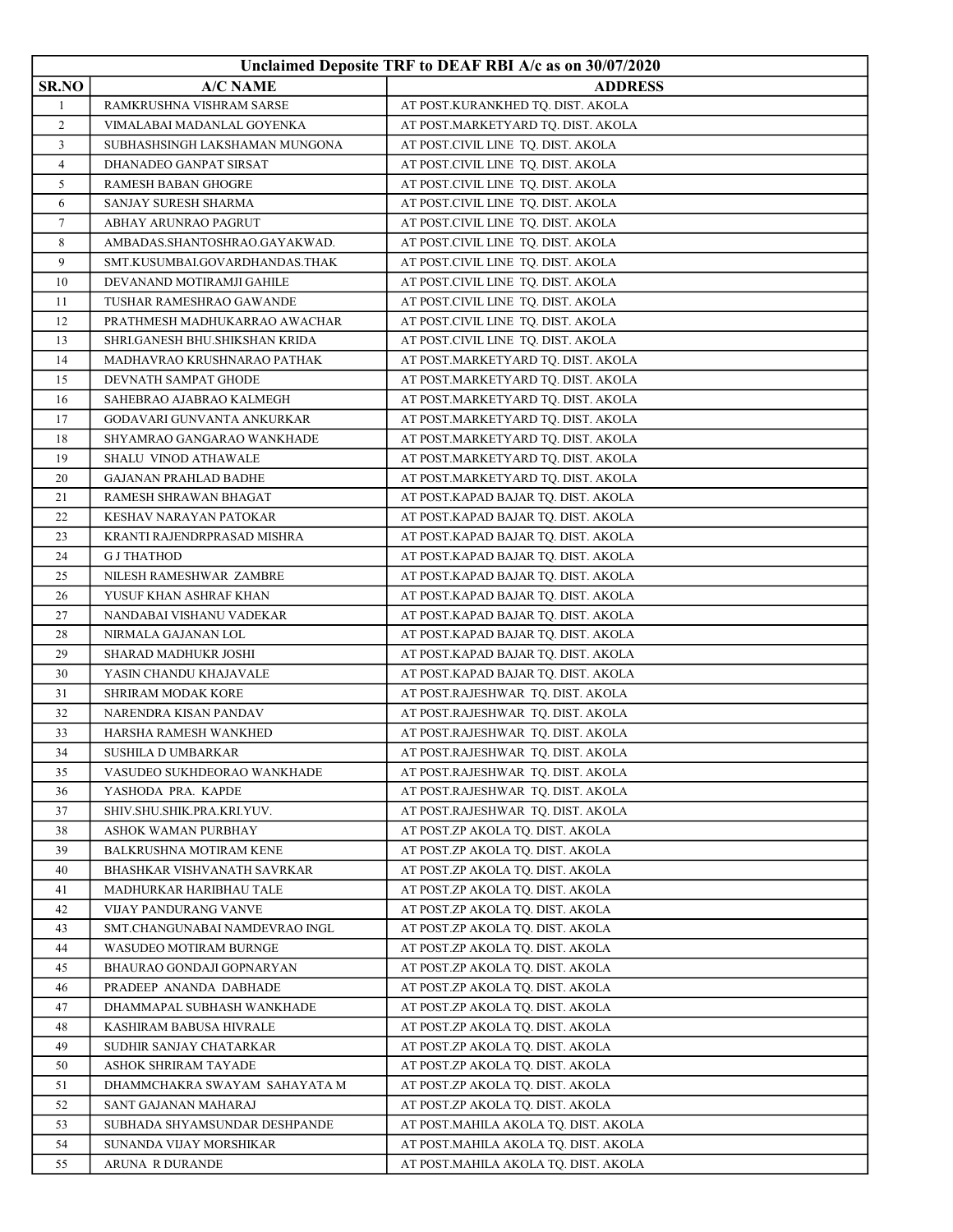| 56       | KU.ROHINI.BABAN,ABAGD.A.PA.K.B             | AT POST.MAHILA AKOLA TQ. DIST. AKOLA                                           |
|----------|--------------------------------------------|--------------------------------------------------------------------------------|
| 57       | SARLA MUKUND SOYAM                         | AT POST.KORPE NAGAR AKOLA TQ. DIST. AKOLA                                      |
| 58       | KALAVATI ONKAR BAYASKAR                    | AT POST.KORPE NAGAR AKOLA TO. DIST. AKOLA                                      |
| 59       | PRAMOD DEVIDASH DESHMUKH                   | AT POST.KORPE NAGAR AKOLA TQ. DIST. AKOLA                                      |
| 60       | RACHANA S. UPARWAT                         | AT POST.KORPE NAGAR AKOLA TQ. DIST. AKOLA                                      |
| 61       | SHAKUNTALA DEVRAO RAMEKAR                  | AT POST.KORPE NAGAR AKOLA TQ. DIST. AKOLA                                      |
| 62       | MANOHAR UTTAMRAO KHONDE                    | AT POST.KORPE NAGAR AKOLA TQ. DIST. AKOLA                                      |
| 63       | MANISHA VIKRAM RATHOD                      | AT POST.KORPE NAGAR AKOLA TQ. DIST. AKOLA                                      |
| 64       | NANDA DIPAKRAO INGLE                       | AT POST.KORPE NAGAR AKOLA TQ. DIST. AKOLA                                      |
| 65       | VARSHA VIKRAM RATHOD                       | AT POST.KORPE NAGAR AKOLA TQ. DIST. AKOLA                                      |
| 66       | AOUDOGIK UTPADAK MAGASVARGIY S             | AT POST.KORPE NAGAR AKOLA TQ. DIST. AKOLA                                      |
| 67       | NIPTASOB SANCHALIT KALYANI MAH             | AT POST.KORPE NAGAR AKOLA TQ. DIST. AKOLA                                      |
| 68       | R. R. DANDALE                              | AT POST.DR.P.D.K.V TQ. DIST. AKOLA                                             |
| 69       | R N THAKUR                                 | AT POST.DR.P.D.K.V TQ. DIST. AKOLA                                             |
| 70       | RAMESH SHAMRAO BHALERAO                    | AT POST.DR.P.D.K.V TQ. DIST. AKOLA                                             |
| 71       | SHIVRAM MAROTI KALNKE                      | AT POST.DR.P.D.K.V TQ. DIST. AKOLA                                             |
| 72       | V O PINARKAR                               | AT POST.DABKI ROAD TQ. DIST. AKOLA                                             |
| 73       | REKHA SANJAY JANGLE                        | AT POST.DABKI ROAD TQ. DIST. AKOLA                                             |
| 74       | SHRIKRUSHNA SWAYAM ROJGAR SEVA             | AT POST.DABKI ROAD TQ. DIST. AKOLA                                             |
| 75       | SAHYOG SIKS.PRA.MANDAL                     | AT POST.TUKARAM CHAUK TO. DIST. AKOLA                                          |
| 76       | VILAS WASUDEV ROTHE                        | AT POST.TUKARAM CHAUK TQ. DIST. AKOLA                                          |
| 77       | SUNIL UTTAMRAO SHINDE                      | AT POST.TUKARAM CHAUK TO. DIST. AKOLA                                          |
| 78       | HARICHANDRA KISANRAO MHAISNE               | AT POST.TUKARAM CHAUK TQ. DIST. AKOLA                                          |
| 79       | MAHEK MAHILA B.GAT                         | AT POST.TUKARAM CHAUK TQ. DIST. AKOLA                                          |
| 80       | GOVARDHAN TULSHIRAM WAKODE                 | AT POST.BORGAON MANJU TQ. DIST. AKOLA                                          |
| 81       | YAMUNA S DONGARE                           | AT POST.BORGAON MANJU TQ. DIST. AKOLA                                          |
| 82       | TARANATH ANAND BAGADE                      | AT POST.BORGAON MANJU TQ. DIST. AKOLA                                          |
| 83       | RAJIV HARSING HALADE                       | AT POST.BORGAON MANJU TQ. DIST. AKOLA                                          |
| 84       | PUNDLIK NARSUJI KHANDARE                   | AT POST.BORGAON MANJU TQ. DIST. AKOLA                                          |
| 85       | HIMMAT VAKIL DONGARE                       | AT POST.BORGAON MANJU TQ. DIST. AKOLA                                          |
| 86       | SHITAL JAGNATH AKOTKAR                     | AT POST.BORGAON MANJU TQ. DIST. AKOLA                                          |
| 87<br>88 | NABU MAHADEV WANKHDE<br>NALINI DILIP KAKDE | AT POST.BORGAON MANJU TQ. DIST. AKOLA<br>AT POST.BORGAON MANJU TQ. DIST. AKOLA |
| 89       | BABASHAH NAJHIM SHAH                       | AT POST.BORGAON MANJU TQ. DIST. AKOLA                                          |
| 90       | AASHA GAJANANRAO GADGE                     | AT POST.BORGAON MANJU TQ. DIST. AKOLA                                          |
| 91       | KISHOR RAMA NRUPNARAYAN                    | AT POST.BORGAON MANJU TQ. DIST. AKOLA                                          |
| 92       | UMA ASHOK GAWAI                            | AT POST.BORGAON MANJU TQ. DIST. AKOLA                                          |
| 93       | MANUTAI MANIKRAO SANGALE                   | AT POST.PALSO BADHE TQ. DIST. AKOLA                                            |
| 94       | <b>GULABRAO S TAYADE</b>                   | AT POST.PALSO BADHE TQ. DIST. AKOLA                                            |
| 95       | <b>MIRA VIJAY INGOLE</b>                   | AT POST.PALSO BADHE TQ. DIST. AKOLA                                            |
| 96       | BANDU MAROTI KORAM                         | AT POST.KANSHIVANI TQ. DIST. AKOLA                                             |
| 97       | MANOHAR RAMRAO GAVAI                       | AT POST.KANSHIVANI TQ. DIST. AKOLA                                             |
| 98       | ANNPURNA JANRAV JANORKAR                   | AT POST.KANSHIVANI TQ. DIST. AKOLA                                             |
| 99       | JANJAGRUTI M B GAT PARDI                   | AT POST.KANSHIVANI TQ. DIST. AKOLA                                             |
| 100      | BAPURAO DEVREAO PAVAR                      | AT POST.CHIKALGAON TQ. DIST. AKOLA                                             |
| 101      | SWATI RAMAKANT KHARAT                      | AT POST.CHIKALGAON TQ. DIST. AKOLA                                             |
| 102      | SATYASHILA DINKAR AMBHORE                  | AT POST.CHIKALGAON TQ. DIST. AKOLA                                             |
| 103      | KAMALJOUTI MAHILA BACHAT GAT               | AT POST.DAHIHANDA TQ. DIST. AKOLA                                              |
| 104      | GOKARNA TUKARAM SHIRSAT                    | AT POST.PATURNANDAPUR TQ. DIST. AKOLA                                          |
| 105      | <b>BABAN S INGLE</b>                       | AT POST.KURANKHED TQ. DIST. AKOLA                                              |
| 106      | MANOHAR K INDORE                           | AT POST.KURANKHED TQ. DIST. AKOLA                                              |
| 107      | NAVIN S DESMUKH                            | AT POST.KURANKHED TQ. DIST. AKOLA                                              |
| 108      | RAJNI V DEHANKAR                           | AT POST.KURANKHED TQ. DIST. AKOLA                                              |
| 109      | RAMBHAU KISAN BHAGAT                       | AT POST.GOREGAON TQ. DIST. AKOLA                                               |
| 110      | MAHADEV NARAYAN DHORE                      | AT POST.GOREGAON TQ. DIST. AKOLA                                               |
| 111      | ANNPURNA WASUDEV JOSHI                     | AT POST.UMARI TQ. DIST. AKOLA                                                  |
| 112      | SUBHASH N. MASANE                          | AT POST.UMARI TQ. DIST. AKOLA                                                  |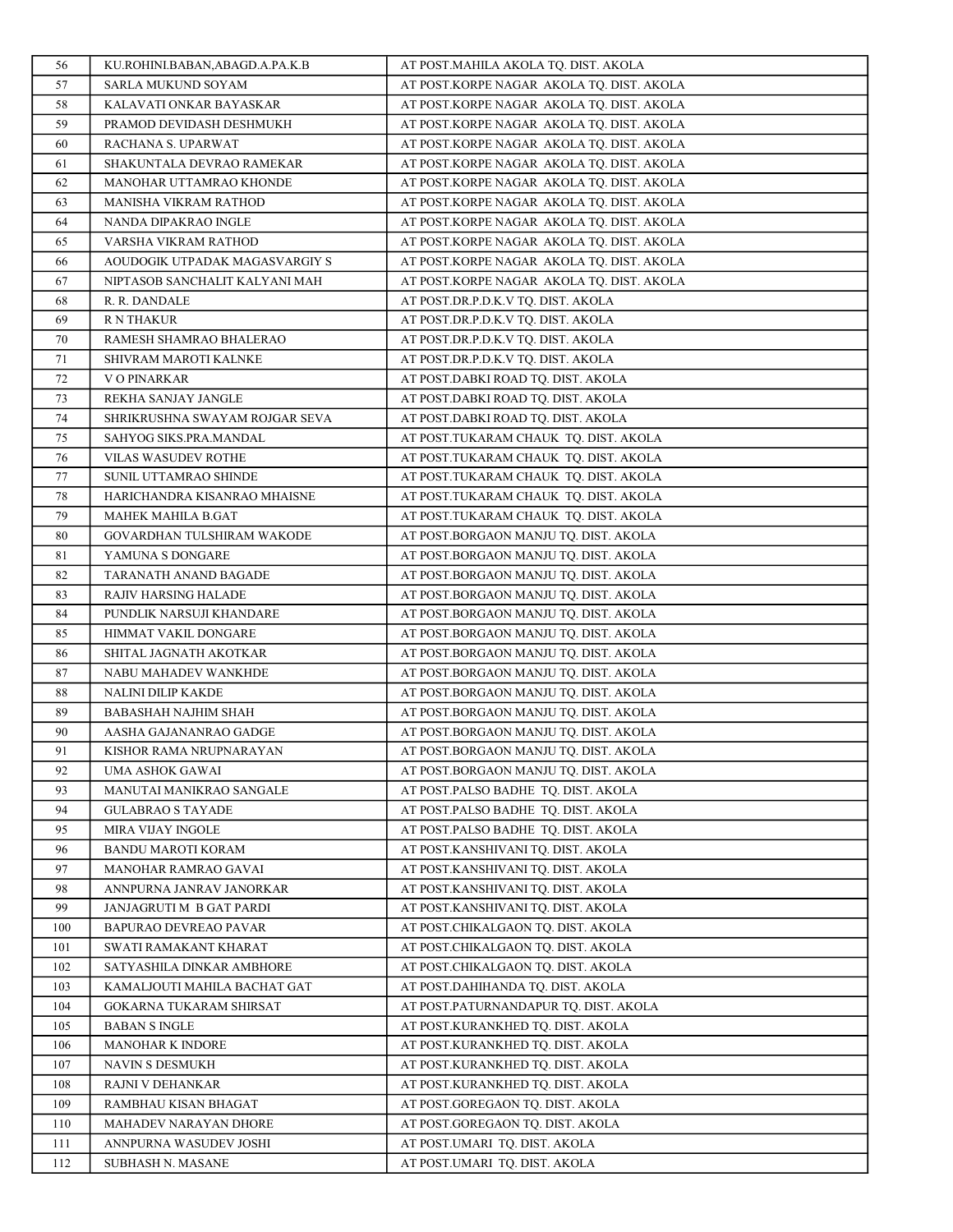| 113        | PRATIBHA VIVEK HIVARE                               | AT POST.UMARI TQ. DIST. AKOLA                                                                    |
|------------|-----------------------------------------------------|--------------------------------------------------------------------------------------------------|
| 114        | SANJAY TULSHIRAM GAIKWAD                            | AT POST.UMARI TO. DIST. AKOLA                                                                    |
| 115        | SUVARNA A KHANDERAO                                 | AT POST.UMARI TQ. DIST. AKOLA                                                                    |
| 116        | VIMAL VIJAY NAKASKAR                                | AT POST.UMARI TQ. DIST. AKOLA                                                                    |
| 117        | MARTAND SURYABHAN KHARATE                           | AT POST.KHADKI TQ. DIST. AKOLA                                                                   |
| 118        | YASHODA PUNDLIK INDORE                              | AT POST.KHADKI TQ. DIST. AKOLA                                                                   |
| 119        | RAMKRUSHNA NAMDEV TAYADE                            | AT POST.KHADKI TQ. DIST. AKOLA                                                                   |
| 120        | SURESH TULSHIRAM NITWANE                            | AT POST.KHADKI TQ. DIST. AKOLA                                                                   |
| 121        | SHANTABAI PUNJAJI INGALE                            | AT POST.KHADKI TQ. DIST. AKOLA                                                                   |
| 122        | RASHMI BALASAHEB DESHMUKH                           | AT POST.KHADKI TO. DIST. AKOLA                                                                   |
| 123        | WAMANRAO TUKARAM POTKHADE                           | AT POST.KHADKI TQ. DIST. AKOLA                                                                   |
| 124        | MANOJ SHRIRAM KADU                                  | AT POST.RANPISE NAGAR TQ. DIST. AKOLA                                                            |
| 125        | MANDAKINI CHANDRAKANT UPADHYA                       | AT POST.RANPISE NAGAR TQ. DIST. AKOLA                                                            |
| 126        | ASHOK RAMKRUSHNA SAVARKAR                           | AT POST.RANPISE NAGAR TQ. DIST. AKOLA                                                            |
| 127        | SHRIKANT CHANDRABHAN DABRE                          | AT POST.RANPISE NAGAR TQ. DIST. AKOLA                                                            |
| 128        | SUSHIL EKNATH SATPUTE                               | AT POST.RANPISE NAGAR TQ. DIST. AKOLA                                                            |
| 129        | SUMAN VISHWASRAO WADASKAR                           | AT POST.RANPISE NAGAR TQ. DIST. AKOLA                                                            |
| 130        | DIGAMBAR PHAKIRA KHADSE                             | AT POST.RANPISE NAGAR TQ. DIST. AKOLA                                                            |
| 131        | ANJALI AMOL WARKARI                                 | AT POST.RANPISE NAGAR TQ. DIST. AKOLA                                                            |
| 132        | NIRMALA KESHAV SIRSAT                               | AT POST.AAGAR TQ. DIST. AKOLA                                                                    |
| 133        | SURNAMALA KHANDUJI AWSARMOL                         | AT POST.RATANLAL PLOT TQ. DIST. AKOLA                                                            |
| 134        | BALKRUSHNA DEOMAN WANKHADE                          | AT POST.RATANLAL PLOT TQ. DIST. AKOLA                                                            |
| 135        | PRAKASH SHRIKRISHNA BAHADURKAR                      | AT POST.RATANLAL PLOT TQ. DIST. AKOLA                                                            |
| 136        | SURESH PANDURANG MHAISNE                            | AT POST.RATANLAL PLOT TQ. DIST. AKOLA                                                            |
| 137        | JAYA PRABHAKAR PATIL                                | AT POST.RATANLAL PLOT TQ. DIST. AKOLA                                                            |
| 138        | RAMESH PUNDLIK GOTMARE                              | AT POST.RATANLAL PLOT TQ. DIST. AKOLA                                                            |
| 139        | DR.SANDHYA L.UMAK                                   | AT POST.RATANLAL PLOT TQ. DIST. AKOLA                                                            |
| 140        | RASHMI PRAMODRAO KALE                               | AT POST.RATANLAL PLOT TQ. DIST. AKOLA                                                            |
| 141        | D S PAWAR                                           | AT POST.BARSHITAKLI TQ.BARSHITAKLI DIST. AKOLA                                                   |
| 142        | RAJARAM MAHADEV GHORALE                             | AT POST.BARSHITAKLI TQ.BARSHITAKLI DIST. AKOLA                                                   |
| 143        | GOVAL MAROTI WANKHADE                               | AT POST.BARSHITAKLI TQ.BARSHITAKLI DIST. AKOLA                                                   |
| 144        | ARUNA MAHADEO MANKAR                                | AT POST.BARSHITAKLI TQ.BARSHITAKLI DIST. AKOLA                                                   |
| 145        | SHANTARAM MADHO NARAKHRAV                           | AT POST.BARSHITAKLI TQ.BARSHITAKLI DIST. AKOLA                                                   |
| 146        | MUMTAJ SHAHA ASHARAD SHAHA                          | AT POST.BARSHITAKLI TQ.BARSHITAKLI DIST. AKOLA                                                   |
| 147        | SHRIRAM GANUJI UIKE                                 | AT POST.BARSHITAKLI TQ.BARSHITAKLI DIST. AKOLA                                                   |
| 148        | RAHUL SAKHARAM KHANDARE                             | AT POST.BARSHITAKLI TQ.BARSHITAKLI DIST. AKOLA                                                   |
| 149        | BABITA DILIPSHING RATHOD.                           | AT POST.BARSHITAKLI TQ.BARSHITAKLI DIST. AKOLA                                                   |
| 150        | RAMDAS SONAJI THORDOT.                              | AT POST.BARSHITAKLI TQ.BARSHITAKLI DIST. AKOLA                                                   |
| 151        | BHAGRATABAI UTTAMRAO RAJURKAR                       | AT POST.BARSHITAKLI TQ.BARSHITAKLI DIST. AKOLA                                                   |
| 152        | SULOCHANA MANOHAR SOLANKE                           | AT POST.BARSHITAKLI TQ.BARSHITAKLI DIST. AKOLA                                                   |
| 153        | PRALHAD KASHIRAM NAVGHARE                           | AT POST.BARSHITAKLI TQ.BARSHITAKLI DIST. AKOLA                                                   |
| 154        | UTTAM BAPUNA KHANDARE                               | AT POST.BARSHITAKLI TO.BARSHITAKLI DIST. AKOLA                                                   |
| 155        | MALANBAI S KHANDARE                                 | AT POST.BARSHITAKLI TQ.BARSHITAKLI DIST. AKOLA                                                   |
| 156        | AVDHUT YADOJI JADHAV                                | AT POST.BARSHITAKLI TQ.BARSHITAKLI DIST. AKOLA<br>AT POST.BARSHITAKLI TO.BARSHITAKLI DIST. AKOLA |
| 157        | PRMOD BHIKAGI POHARE                                |                                                                                                  |
| 158        | RAISKHAN RASULKHAN                                  | AT POST.BARSHITAKLI TQ.BARSHITAKLI DIST. AKOLA                                                   |
| 159        | <b>GRAM PAN. CHOHOGAON</b>                          | AT POST.BARSHITAKLI TQ.BARSHITAKLI DIST. AKOLA                                                   |
| 160        | KRISHI SEVA KENDRA PINJAR                           | AT POST.PINJAR TQ.BARSHITAKLI DIST. AKOLA                                                        |
| 161<br>162 | SHASHIKANT A MAHALLE KHERDA B<br>M G WAGHMARE GHOTA | AT POST.PINJAR TQ.BARSHITAKLI DIST. AKOLA<br>AT POST.PINJAR TQ.BARSHITAKLI DIST. AKOLA           |
| 163        | SUKHADEV GANAPAT PHOPLE                             | AT POST.PINJAR TQ.BARSHITAKLI DIST. AKOLA                                                        |
| 164        | VINOD J BHAGAT                                      | AT POST.PINJAR TQ.BARSHITAKLI DIST. AKOLA                                                        |
| 165        | HANIFKHA LALKHA                                     | AT POST.PINJAR TQ.BARSHITAKLI DIST. AKOLA                                                        |
| 166        | MAHADEO R WADEKAR                                   | AT POST.PINJAR TQ.BARSHITAKLI DIST. AKOLA                                                        |
| 167        | VAISHALI T WAHURWAGH                                | AT POST.PINJAR TQ.BARSHITAKLI DIST. AKOLA                                                        |
| 168        | SHOBHA RAMBHAU GONDKAR                              | AT POST.PINJAR TQ.BARSHITAKLI DIST. AKOLA                                                        |
| 169        | ASHWINI BABANRAO POLADE                             | AT POST.PINJAR TQ.BARSHITAKLI DIST. AKOLA                                                        |
|            |                                                     |                                                                                                  |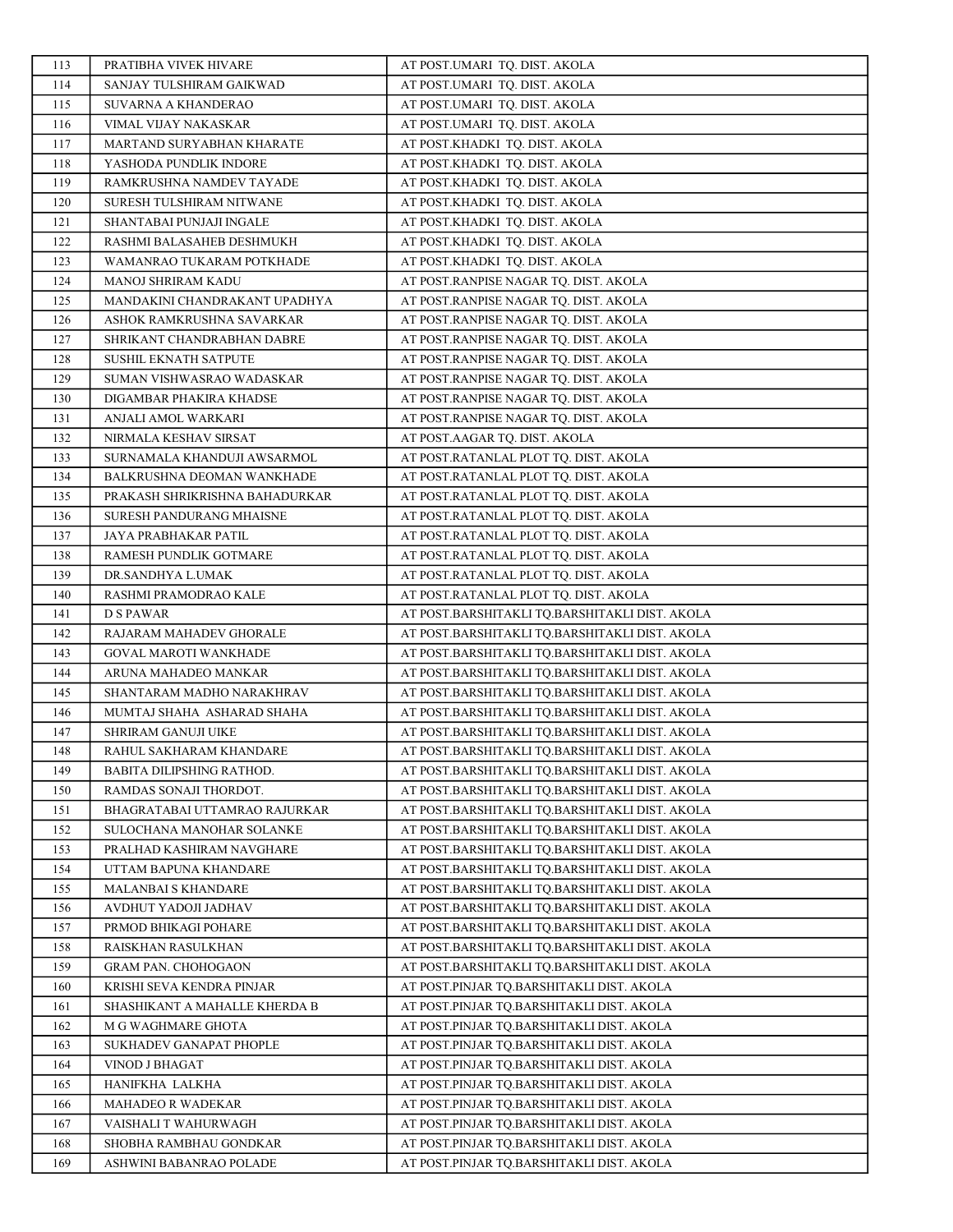| 170        | SUNIL PARSHRAM KHANDARE                       | AT POST.PINJAR TO.BARSHITAKLI DIST. AKOLA                                            |
|------------|-----------------------------------------------|--------------------------------------------------------------------------------------|
| 171        | <b>BABURAO D MAHALLE</b>                      | AT POST.PINJAR TQ.BARSHITAKLI DIST. AKOLA                                            |
| 172        | SHARDA MAHILA S H G BHENDIMAHA                | AT POST.PINJAR TQ.BARSHITAKLI DIST. AKOLA                                            |
| 173        | PANDURANG SADUJI LULE                         | AT POST.MAHAN TQ.BARSHITAKLI DIST. AKOLA                                             |
| 174        | SAKHARAM ANANDA GOTE                          | AT POST.MAHAN TO.BARSHITAKLI DIST. AKOLA                                             |
| 175        | PUROSHTTAM BHAGWAN KHANDARE                   | AT POST.MAHAN TQ.BARSHITAKLI DIST. AKOLA                                             |
| 176        | ASHOK SHANKAR KAMBALE                         | AT POST.MAHAN TQ.BARSHITAKLI DIST. AKOLA                                             |
| 177        | MOTIRAM KASHIRAM AMBEKAR                      | AT POST.MAHAN TQ.BARSHITAKLI DIST. AKOLA                                             |
| 178        | HARIBHAU LAXMAN BOLE                          | AT POST.MAHAN TQ.BARSHITAKLI DIST. AKOLA                                             |
| 179        | AWDHUT NARAYAN SHEVALE                        | AT POST.MAHAN TQ.BARSHITAKLI DIST. AKOLA                                             |
| 180        | R A NANOTE                                    | AT POST.MAHAN TQ.BARSHITAKLI DIST. AKOLA                                             |
| 181        | SANJY BHIKA RATHOD                            | AT POST.MAHAN TQ.BARSHITAKLI DIST. AKOLA                                             |
| 182        | VITTAL TRYMBAK GHUGE                          | AT POST.MAHAN TQ.BARSHITAKLI DIST. AKOLA                                             |
| 183        | MAHADEV SAKHARAM BHAD                         | AT POST.MAHAN TQ.BARSHITAKLI DIST. AKOLA                                             |
| 184        | KASHIBAI M MAHAGOKAR                          | AT POST.MAHAN TQ.BARSHITAKLI DIST. AKOLA                                             |
| 185        | GAJANAN SAHEBRAO AGLAVE                       | AT POST.MAHAN TQ.BARSHITAKLI DIST. AKOLA                                             |
| 186        | <b>TULSABAI H BOLE</b>                        | AT POST.MAHAN TQ.BARSHITAKLI DIST. AKOLA                                             |
| 187        | <b>LAXMAN R DAKHORE</b>                       | AT POST.MAHAN TO.BARSHITAKLI DIST. AKOLA                                             |
| 188        | <b>BABAN K ZHADE</b>                          | AT POST.MAHAN TO.BARSHITAKLI DIST. AKOLA                                             |
| 189        | KISAN J BAJAR                                 | AT POST.MAHAN TQ.BARSHITAKLI DIST. AKOLA                                             |
| 190        | MULATANBAI RAMCHANDRA THAKARE                 | AT POST.MAHAN TQ.BARSHITAKLI DIST. AKOLA                                             |
| 191        | BHIMRAO NAMDEV INGLE                          | AT POST.MAHAN TO.BARSHITAKLI DIST. AKOLA                                             |
| 192        | DATTATRY P BOCHARE                            | AT POST.MAHAN TO.BARSHITAKLI DIST. AKOLA                                             |
| 193        | JALSWARAJ PRAKALP VI.S KOTHALI                | AT POST.MAHAN TQ.BARSHITAKLI DIST. AKOLA                                             |
| 194        | MANIK MAHADEV DHORE                           | AT POST.KANHERI SARAP TQ.BARSHITAKLI DIST. AKOLA                                     |
| 195        | RATAN MADHUKAR DONGRE                         | AT POST.KANHERI SARAP TQ.BARSHITAKLI DIST. AKOLA                                     |
| 196        | <b>BALIRAM JAIRAM GAVAI</b>                   | AT POST.KANHERI SARAP TQ.BARSHITAKLI DIST. AKOLA                                     |
| 197        | DHNYANDEV KISAN BAGHE                         | AT POST.KANHERI SARAP TQ.BARSHITAKLI DIST. AKOLA                                     |
| 198        | SHALIGRAM BALIRAM BHAJE                       | AT POST.DHABA TQ.BARSHITAKLI DIST. AKOLA                                             |
| 199<br>200 | BHAURAO RAMRAO ANDHALE                        | AT POST.DHABA TQ.BARSHITAKLI DIST. AKOLA                                             |
| 201        | TUKARAM NANU RATHOD<br>DAYARAM LALSING JADHAV | AT POST.DHABA TQ.BARSHITAKLI DIST. AKOLA<br>AT POST.DHABA TQ.BARSHITAKLI DIST. AKOLA |
| 202        | MOHAN BALCHANDRA JADHAV                       | AT POST.DHABA TO.BARSHITAKLI DIST. AKOLA                                             |
| 203        | RAMRAO GOMAJI CHAUHAN                         | AT POST.DHABA TQ.BARSHITAKLI DIST. AKOLA                                             |
| 204        | <b>JAMUNA BHIKAJI RATHOD</b>                  | AT POST.DHABA TQ.BARSHITAKLI DIST. AKOLA                                             |
| 205        | BHASHKAR MAHILA DUDH UTPADAK S                | AT POST.AKOT MAIN TQ.AKOT DIST. AKOLA                                                |
| 206        | A REMAN SHAY MEHEBUB                          | AT POST.AKOT MAIN TQ.AKOT DIST. AKOLA                                                |
| 207        | MADHAVRAO VISHWANATH KULAT                    | AT POST.AKOT MAIN TQ.AKOT DIST. AKOLA                                                |
| 208        | RAJARAM ISHNAGI NATHE                         | AT POST.AKOT MAIN TQ.AKOT DIST. AKOLA                                                |
| 209        | PANJABRAO SURYABHAN SHENDE                    | AT POST.AKOT MAIN TO.AKOT DIST. AKOLA                                                |
| 210        | KASHIRAM DEVRAO DHALE                         | AT POST.AKOT MAIN TQ.AKOT DIST. AKOLA                                                |
| 211        | PARLAHD TULSIRAM RAUT                         | AT POST.AKOT MAIN TO.AKOT DIST. AKOLA                                                |
| 212        | JAYARAM BHEKUJI NEMKDHE                       | AT POST.AKOT MAIN TO.AKOT DIST. AKOLA                                                |
| 213        | NAJIRAKHATUN NURKHA                           | AT POST.AKOT MAIN TQ.AKOT DIST. AKOLA                                                |
| 214        | DHONDAJI RAMCHNDRA BHARGADE                   | AT POST.AKOT MAIN TQ.AKOT DIST. AKOLA                                                |
| 215        | SANTOSH SHANKARLAL ROY                        | AT POST.AKOT MAIN TO.AKOT DIST. AKOLA                                                |
| 216        | VINAYAK GULABRAO MANGLE                       | AT POST.AKOT MAIN TQ.AKOT DIST. AKOLA                                                |
| 217        | UTTAMRAO NAMDEV THAKARE                       | AT POST.AKOT MAIN TQ.AKOT DIST. AKOLA                                                |
| 218        | <b>IBAULLA CHOTUSHA</b>                       | AT POST.AKOT MAIN TQ.AKOT DIST. AKOLA                                                |
| 219        | HEMANTKUMAR PADHMAKAR BOROKAR                 | AT POST.AKOT MAIN TQ.AKOT DIST. AKOLA                                                |
| 220        | DIGAMBAR MAROTI VEERALE                       | AT POST.AKOT MAIN TQ.AKOT DIST. AKOLA                                                |
| 221        | KUSUMBAI VILAS NARE                           | AT POST.AKOT MAIN TQ.AKOT DIST. AKOLA                                                |
| 222        | PURUSHOTTAM MAHADEV INGALE                    | AT POST.AKOT MAIN TQ.AKOT DIST. AKOLA                                                |
| 223        | BHAVSING TUKARAM RATHOD                       | AT POST.AKOT MAIN TQ.AKOT DIST. AKOLA                                                |
| 224        | SURESH SRIDHAR DALAVI                         | AT POST.AKOT MAIN TQ.AKOT DIST. AKOLA                                                |
| 225        | AFROJABI AB.JAMIR                             | AT POST.AKOT MAIN TQ.AKOT DIST. AKOLA                                                |
| 226        | NAMDEV TUKARAM THORAT                         | AT POST.AKOT MAIN TQ.AKOT DIST. AKOLA                                                |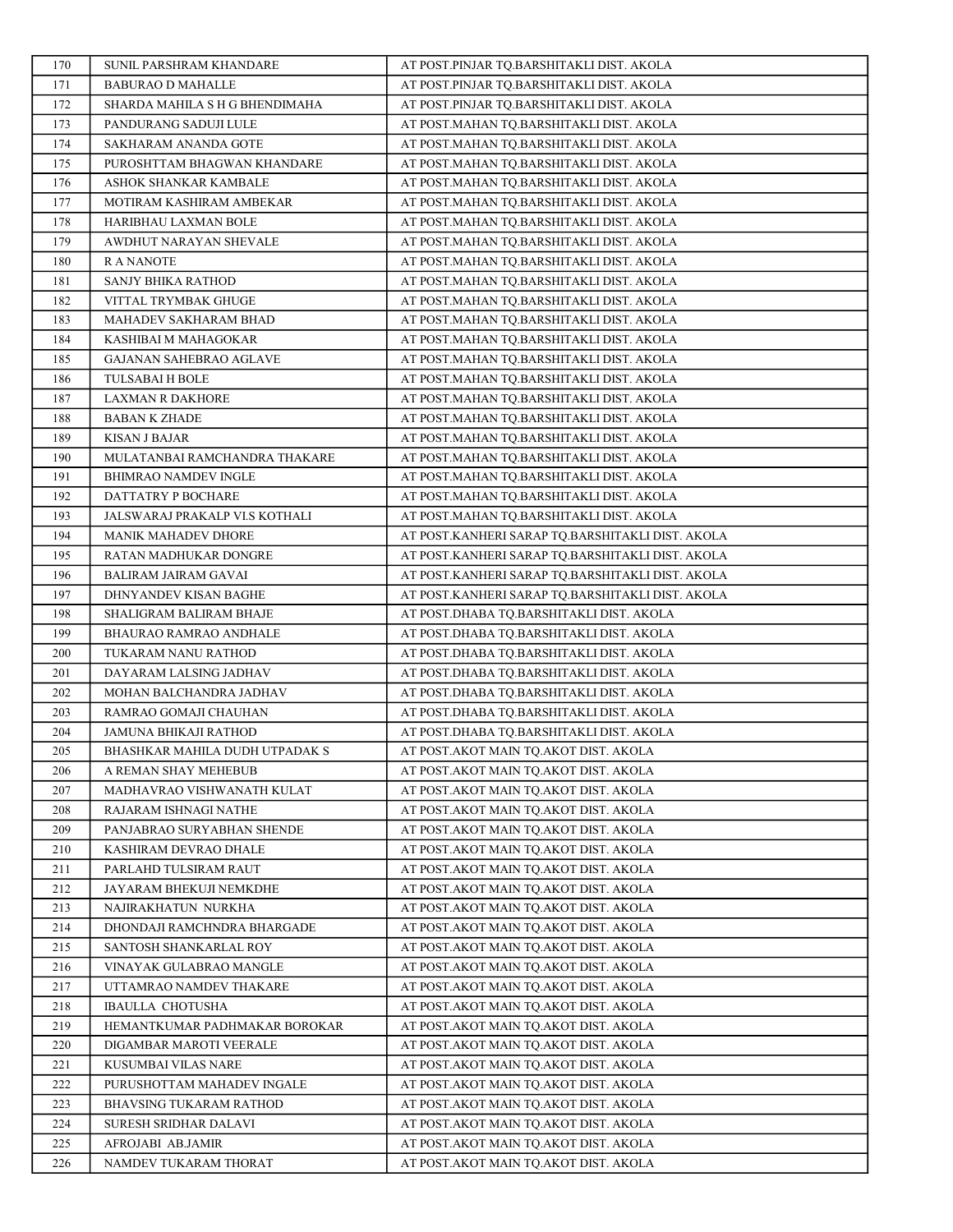| 227        | PARLHAD ANAND CHETEY                      | AT POST.AKOT MAIN TQ.AKOT DIST. AKOLA                                      |
|------------|-------------------------------------------|----------------------------------------------------------------------------|
| 228        | DNAYNESHWAR JANRAO GAWANDE                | AT POST.AKOT MAIN TQ.AKOT DIST. AKOLA                                      |
| 229        | TULASABAI NARAYAN KULAT                   | AT POST.AKOT MAIN TO.AKOT DIST. AKOLA                                      |
| 230        | RAJENDRA BABULAL SAHARE                   | AT POST.AKOT MAIN TQ.AKOT DIST. AKOLA                                      |
| 231        | ANNAPURNA J.TRAMBAKRAO WASU               | AT POST.AKOT MAIN TQ.AKOT DIST. AKOLA                                      |
| 232        | SHRIKRUSHAN UTTAMRAO HARANE               | AT POST.AKOT MAIN TQ.AKOT DIST. AKOLA                                      |
| 233        | MAHADEO DADU TOTE                         | AT POST.AKOT MAIN TQ.AKOT DIST. AKOLA                                      |
| 234        | SHEELA SHRIDHAR KOHARE                    | AT POST.AKOT MAIN TQ.AKOT DIST. AKOLA                                      |
| 235        | ASIFAKHA SARAFARAGAKHA                    | AT POST.AKOT MAIN TQ.AKOT DIST. AKOLA                                      |
| 236        | RAMRAO MOTIRAM TAYDE                      | AT POST.AKOT MAIN TQ.AKOT DIST. AKOLA                                      |
| 237        | JAGANNATH GANPAT SOLANKE                  | AT POST.AKOT MAIN TQ.AKOT DIST. AKOLA                                      |
| 238        | DILIP SHRIRAM GAVANDE                     | AT POST.AKOT MAIN TQ.AKOT DIST. AKOLA                                      |
| 239        | SHANTABAI RAMESH INGOLE                   | AT POST.AKOT MAIN TQ.AKOT DIST. AKOLA                                      |
| 240        | SVAPNIL VISHVASRAO PANDE                  | AT POST.AKOT MAIN TQ.AKOT DIST. AKOLA                                      |
| 241        | RAVINDRA LAXMAN SOLANKE                   | AT POST.AKOT MAIN TQ.AKOT DIST. AKOLA                                      |
| 242        | PRAKASHA SABULAL KASDE                    | AT POST.AKOT MAIN TQ.AKOT DIST. AKOLA                                      |
| 243        | SUBHASH TUKARAM TAYDE                     | AT POST.AKOT MAIN TO.AKOT DIST. AKOLA                                      |
| 244        | <b>VISHNU RAMA KASDE</b>                  | AT POST.AKOT MAIN TQ.AKOT DIST. AKOLA                                      |
| 245        | BHIMABAI TUKARAM BAGADE                   | AT POST.AKOT MAIN TQ.AKOT DIST. AKOLA                                      |
| 246        | DIKSHA SANTOSH WANKHADE                   | AT POST.AKOT MAIN TQ.AKOT DIST. AKOLA                                      |
| 247        | <b>BAHIDDIN MO.SARAVAR</b>                | AT POST.AKOT MAIN TQ.AKOT DIST. AKOLA                                      |
| 248        | LILAVATI S NERKAR                         | AT POST.AKOT CITY TQ.AKOT DIST. AKOLA                                      |
| 249        | KISAN GANGARAM DHULE                      | AT POST.AKOT CITY TQ.AKOT DIST. AKOLA                                      |
| 250        | VINOD AAMTARAM FOKMARE                    | AT POST.AKOT CITY TQ.AKOT DIST. AKOLA                                      |
| 251        | PANCHAFULA RAMKRUSHNA GITE                | AT POST.AKOT CITY TQ.AKOT DIST. AKOLA                                      |
| 252        | RAMKRUSH PUNDALIK LHALE                   | AT POST.AKOT CITY TQ.AKOT DIST. AKOLA                                      |
| 253        | GAJANAN KESHVRAO PUNDAKAR                 | AT POST.AKOT CITY TQ.AKOT DIST. AKOLA                                      |
| 254        | ANITA RAJABHAU RAHATE                     | AT POST.AKOT CITY TQ.AKOT DIST. AKOLA                                      |
| 255        | ANIRUDH VIDYADHR PACPOR                   | AT POST.AKOT CITY TQ.AKOT DIST. AKOLA                                      |
| 256        | SAKHAWAT ALI SWOKHAT ALI                  | AT POST.AKOT CITY TQ.AKOT DIST. AKOLA                                      |
| 257        | SANTOSH B GAYGOLE                         | AT POST.AKOT CITY TQ.AKOT DIST. AKOLA                                      |
| 258        | RACHANA SANTOSH DHARME                    | AT POST.AKOT CITY TO.AKOT DIST. AKOLA                                      |
| 259        | RAVINDRA NARAYAN SHEGOKAR                 | AT POST.AKOT NARSHING MANDHIR TQ.AKOT DIST. AKOLA                          |
| 260        | SANTOSH SAMADHAN WAKODE                   | AT POST.AKOT NARSHING MANDHIR TQ.AKOT DIST. AKOLA                          |
| 261        | NAGORAO GANPAT AMBULKAR                   | AT POST.AKOT NARSHING MANDHIR TQ.AKOT DIST. AKOLA                          |
| 262        | NAVED ALI SAI JAFAR                       | AT POST.AKOT NARSHING MANDHIR TQ.AKOT DIST. AKOLA                          |
| 263        | VIVEK WASUDEV TADS                        | AT POST.AKOT NARSHING MANDHIR TQ.AKOT DIST. AKOLA                          |
| 264        | BAPPURAO NAGORAO CHAUDHARI                | AT POST. SAVARA TQ.AKOT DIST. AKOLA                                        |
| 265        | PUNDLIK ANAJI SAMTKAR                     | AT POST. SAVARA TQ.AKOT DIST. AKOLA                                        |
| 266        | VINOD ANANDRAO KHALOKAR                   | AT POST. SAVARA TQ.AKOT DIST. AKOLA                                        |
| 267        | VIJAY PURUSHOTTAM GAWANDE                 | AT POST. SAVARA TQ.AKOT DIST. AKOLA                                        |
| 268        | JIJABAI SANAKAR SANGARE                   | AT POST. SAVARA TQ.AKOT DIST. AKOLA                                        |
| 269        | RAVIDR AJABRAO DARADE                     | AT POST. SAVARA TQ.AKOT DIST. AKOLA                                        |
| 270        | MAHDUKAR BALIRAMAJI FADAKADE              | AT POST. SAVARA TQ.AKOT DIST. AKOLA<br>AT POST. SAVARA TO.AKOT DIST. AKOLA |
| 271<br>272 | LAXMAN UTTAMRAO KAHT<br>USHATAI G GADEKAR | AT POST. RAUNDALA TQ.AKOT DIST. AKOLA                                      |
| 273        | DURGAMATA BCG CHINCHOLI                   | AT POST. RAUNDALA TQ.AKOT DIST. AKOLA                                      |
| 274        | <b>GOVIND BANSANI OHEKAR</b>              | AT POST. CHOHOTTA BAZAR TQ.AKOT DIST. AKOLA                                |
| 275        | DILIP AMBADAS KALE                        | AT POST. CHOHOTTA BAZAR TQ.AKOT DIST. AKOLA                                |
| 276        | VINODKUMAR SHANKAR RATHI                  | AT POST. CHOHOTTA BAZAR TQ.AKOT DIST. AKOLA                                |
| 277        | <b>BHIMRAO FULAJI GHUGARE</b>             | AT POST. CHOHOTTA BAZAR TQ.AKOT DIST. AKOLA                                |
| 278        | NARAYAN SAHEBRAO MODAK                    | AT POST. CHOHOTTA BAZAR TQ.AKOT DIST. AKOLA                                |
| 279        | ARVIND DINKAR VASU                        | AT POST. CHOHOTTA BAZAR TQ.AKOT DIST. AKOLA                                |
| 280        | MANISHA MANMOHAN MAHALLE                  | AT POST. CHOHOTTA BAZAR TQ.AKOT DIST. AKOLA                                |
| 281        | PRAMOD VASUDEO TIKAR                      | AT POST. CHOHOTTA BAZAR TQ.AKOT DIST. AKOLA                                |
| 282        | MOTIRAM MAHADEO BORSHE                    | AT POST. CHOHOTTA BAZAR TQ.AKOT DIST. AKOLA                                |
| 283        | BHAGWAN G. HANVATE                        | AT POST. CHOHOTTA BAZAR TQ.AKOT DIST. AKOLA                                |
|            |                                           |                                                                            |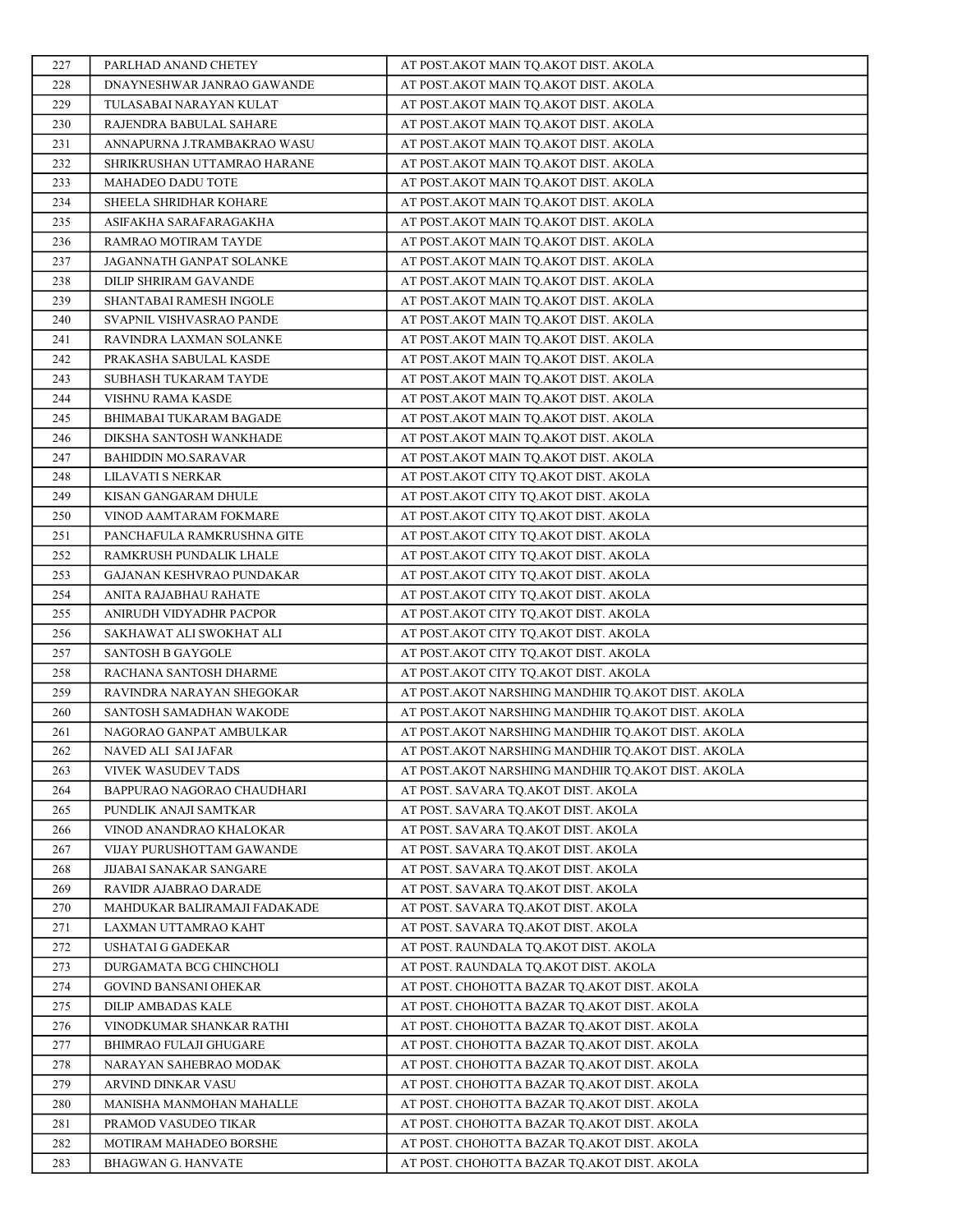| 284        | DIPAK BALKRUSHN PATKAR                                 | AT POST. CHOHOTTA BAZAR TQ.AKOT DIST. AKOLA                                                |
|------------|--------------------------------------------------------|--------------------------------------------------------------------------------------------|
| 285        | SHANTABAI JAYRAM MEHASARE                              | AT POST. CHOHOTTA BAZAR TO.AKOT DIST. AKOLA                                                |
| 286        | PUNDLIK SAKHARAM INDORE                                | AT POST. CHOHOTTA BAZAR TO.AKOT DIST. AKOLA                                                |
| 287        | SAYABAI PANDURANG LONAGRE                              | AT POST. CHOHOTTA BAZAR TQ.AKOT DIST. AKOLA                                                |
| 288        | SADASHIV NAMDEV MURAMKAR                               | AT POST. CHOHOTTA BAZAR TQ.AKOT DIST. AKOLA                                                |
| 289        | SUBHADRABAI A. DAHI                                    | AT POST. CHOHOTTA BAZAR TQ.AKOT DIST. AKOLA                                                |
| 290        | LATA MANOHAR MEHSARE                                   | AT POST. CHOHOTTA BAZAR TQ.AKOT DIST. AKOLA                                                |
| 291        | UTTAMRAO JAYRAM MEHSARE                                | AT POST. CHOHOTTA BAZAR TQ.AKOT DIST. AKOLA                                                |
| 292        | RAMESHWAR L. PATKAR                                    | AT POST. CHOHOTTA BAZAR TQ.AKOT DIST. AKOLA                                                |
| 293        | UMABAI MAHADEVRAO PETKAR                               | AT POST. CHOHOTTA BAZAR TQ.AKOT DIST. AKOLA                                                |
| 294        | DNYNESHWAR D METKAR                                    | AT POST. CHOHOTTA BAZAR TQ.AKOT DIST. AKOLA                                                |
| 295        | <b>BABULAL SUKHDEV BHANDE</b>                          | AT POST. CHOHOTTA BAZAR TQ.AKOT DIST. AKOLA                                                |
| 296        | <b>SUMAN PITA S. MURKUTE</b>                           | AT POST. WARUL JAULKA TQ.AKOT DIST. AKOLA                                                  |
| 297        | DAULATRAO NAMDEO GAVANDE                               | AT POST. WARUL JAULKA TQ.AKOT DIST. AKOLA                                                  |
| 298        | SANDIP DEVIDAS ADHAU                                   | AT POST. WARUL JAULKA TQ.AKOT DIST. AKOLA                                                  |
| 299        | AMAJADKHA RASHIDKHA                                    | AT POST. AKOLKHED TQ.AKOT DIST. AKOLA                                                      |
| 300        | DNANESHWAR YASHWANT VANDKAR                            | AT POST. AKOLKHED TQ.AKOT DIST. AKOLA                                                      |
| 301        | NAGORAO NATHUJI WANKHADE                               | AT POST. KUTASA TQ.AKOT DIST. AKOLA                                                        |
| 302        | <b>ASHOK VITHUJI KORE</b>                              | AT POST. KUTASA TQ.AKOT DIST. AKOLA                                                        |
| 303        | SHAHAJANBI LALMIYA DESHAMUKH                           | AT POST. KUTASA TQ.AKOT DIST. AKOLA                                                        |
| 304        | PUJA NARESH PHURSALE                                   | AT POST.MUNDGAON TQ.AKOT DIST. AKOLA                                                       |
| 305        | SHRIPAT ONKAR WANKHADE                                 | AT POST.MUNDGAON TQ.AKOT DIST. AKOLA                                                       |
| 306        | VIVEK NANA SAPAKAL                                     | AT POST.MUNDGAON TO.AKOT DIST. AKOLA                                                       |
| 307        | VANITA VASANTRAO KULKARNI                              | AT POST.MUNDGAON TQ.AKOT DIST. AKOLA                                                       |
| 308        | KAUTIKRAO BAPURAO KHARODE                              | AT POST.TELHARA MAIN TQ.TELHARA DIST. AKOLA                                                |
| 309        | BHAGVAN JYOTIRAM INGLE                                 | AT POST.TELHARA MAIN TQ.TELHARA DIST. AKOLA                                                |
| 310        | DIWAKAR DNYADEO MAHOKAR                                | AT POST.TELHARA MAIN TQ.TELHARA DIST. AKOLA                                                |
| 311        | <b>GAJANAN MOTIRAM BAHKAR</b>                          | AT POST.TELHARA MAIN TQ.TELHARA DIST. AKOLA                                                |
| 312        | <b>GANESH MAHADEV GIRHE</b>                            | AT POST.TELHARA MAIN TQ.TELHARA DIST. AKOLA                                                |
| 313        | TULSIRAM NARAYAN GOMASAY                               | AT POST.TELHARA MAIN TQ.TELHARA DIST. AKOLA                                                |
| 314        | VINOD HIMATRAO BHAMBURKAR                              | AT POST.TELHARA MAIN TQ.TELHARA DIST. AKOLA                                                |
| 315        | MAHADEV RAMBHAU PARISAY                                | AT POST.TELHARA MAIN TQ.TELHARA DIST. AKOLA                                                |
| 316        | CHANDRABHAGA J. SHALIGRAM MANE                         | AT POST.TELHARA MAIN TQ.TELHARA DIST. AKOLA                                                |
| 317        | JAYVANT YASHWANT MANKAR                                | AT POST.TELHARA MAIN TO.TELHARA DIST. AKOLA                                                |
| 318        | SAU.PRAMILA AJABRAO TATHOD                             | AT POST.TELHARA MAIN TQ.TELHARA DIST. AKOLA                                                |
| 319        | SUBHASH MAHADEVRAO KAYINGE                             | AT POST.TELHARA MAIN TQ.TELHARA DIST. AKOLA                                                |
| 320<br>321 | PRAVIN RUPRAO GAYGOL<br>ABDUL RAZZAK ABDUL NIZAM ABDUL | AT POST.TELHARA MAIN TQ.TELHARA DIST. AKOLA<br>AT POST.TELHARA MAIN TQ.TELHARA DIST. AKOLA |
| 322        | SHAFIUNISA AJIM KHA                                    | AT POST.TELHARA MAIN TQ.TELHARA DIST. AKOLA                                                |
| 323        | DHANAJUI SONAJI DAMLE                                  | AT POST.TELHARA MAIN TQ.TELHARA DIST. AKOLA                                                |
| 324        | BHONAJI SHARAVAN PAWAR                                 | AT POST.TELHARA MAIN TQ.TELHARA DIST. AKOLA                                                |
| 325        | TULSHIRAM GANPAT ZADE                                  | AT POST.TELHARA MAIN TO.TELHARA DIST. AKOLA                                                |
| 326        | BHULABAI SAKHARAM NEMADE                               | AT POST.TELHARA MAIN TQ.TELHARA DIST. AKOLA                                                |
| 327        | SULOCHANA ATMARAM SONONE                               | AT POST.TELHARA MAIN TQ.TELHARA DIST. AKOLA                                                |
| 328        | PRADIP SUDHAKAR NIMBOLKAR                              | AT POST.TELHARA MAIN TQ.TELHARA DIST. AKOLA                                                |
| 329        | SHANKAR BABURAO NANNVARE                               | AT POST.TELHARA MAIN TQ.TELHARA DIST. AKOLA                                                |
| 330        | SAU MANDA BALKRUSHNA JAVANJAL                          | AT POST.TELHARA MAIN TQ.TELHARA DIST. AKOLA                                                |
| 331        | SAU MANDA PRAKSH DHUMALE                               | AT POST.TELHARA MAIN TQ.TELHARA DIST. AKOLA                                                |
| 332        | YEKATA M.MANDAL WARUD                                  | AT POST.TELHARA MAIN TQ.TELHARA DIST. AKOLA                                                |
| 333        | SANT DEBUJI MAHA.BAHU.S.SAN.TE                         | AT POST.TELHARA MAIN TQ.TELHARA DIST. AKOLA                                                |
| 334        | PRABHAKAR PANDURANG KAULKHEDE                          | AT POST.TELHARA CITY TQ.TELHARA DIST. AKOLA                                                |
| 335        | RAJESH KISANRAO GAVDE                                  | AT POST.TELHARA CITY TQ.TELHARA DIST. AKOLA                                                |
| 336        | UJAWAL PRAMCHANDRA DHANDE                              | AT POST.TELHARA CITY TQ.TELHARA DIST. AKOLA                                                |
| 337        | DEVNDRA P LANDGE                                       | AT POST.TELHARA CITY TQ.TELHARA DIST. AKOLA                                                |
| 338        | <b>GANESH S H G TELHARA</b>                            | AT POST.TELHARA CITY TQ.TELHARA DIST. AKOLA                                                |
| 339        | KASHIRAN MAHADEV MHARNAR                               | AT POST.HIWARKHED TQ.TELHARA DIST. AKOLA                                                   |
| 340        | MIRAJULLAKHA AHDULLKHA                                 | AT POST.HIWARKHED TQ.TELHARA DIST. AKOLA                                                   |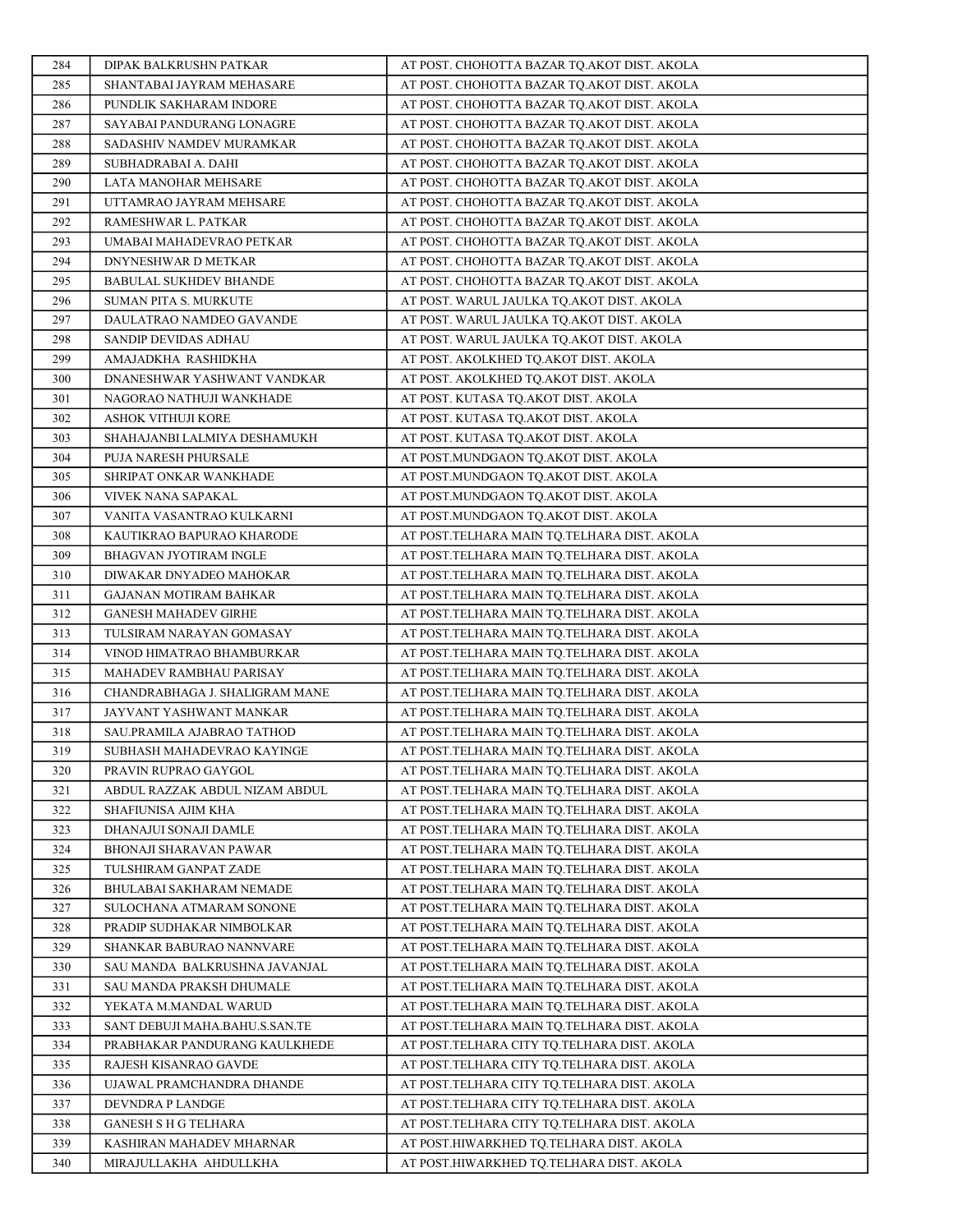| 341        | NANDKISHOR RAOSAHEB MAGAR                          | AT POST.HIWARKHED TQ.TELHARA DIST. AKOLA                                       |
|------------|----------------------------------------------------|--------------------------------------------------------------------------------|
| 342        | LILABAI SHANKAR KAINGE                             | AT POST.HIWARKHED TQ.TELHARA DIST. AKOLA                                       |
| 343        | RIYAJKHAN SHARIFKHAN                               | AT POST.HIWARKHED TQ.TELHARA DIST. AKOLA                                       |
| 344        | RAJARAM SASTU DARDAKAR                             | AT POST.HIWARKHED TQ.TELHARA DIST. AKOLA                                       |
| 345        | SAU. KUSUMTAI SAHEBRAO BAJARE                      | AT POST.HIWARKHED TQ.TELHARA DIST. AKOLA                                       |
| 346        | ABEDABI BASHIRKHA                                  | AT POST.HIWARKHED TQ.TELHARA DIST. AKOLA                                       |
| 347        | SHE.SADIK SHE.MUNSHI                               | AT POST.HIWARKHED TQ.TELHARA DIST. AKOLA                                       |
| 348        | <b>BABURAO U THORAT</b>                            | AT POST.HIWARKHED TQ.TELHARA DIST. AKOLA                                       |
| 349        | RAMALAL SANU KASDEKAR                              | AT POST.HIWARKHED TQ.TELHARA DIST. AKOLA                                       |
| 350        | <b>CHINTAMAN A BHISE</b>                           | AT POST.HIWARKHED TQ.TELHARA DIST. AKOLA                                       |
| 351        | SHAMLAL KALU MAVSKAR                               | AT POST.HIWARKHED TQ.TELHARA DIST. AKOLA                                       |
| 352        | PUJA PARMESHVAR DAMDHAR                            | AT POST.HIWARKHED TQ.TELHARA DIST. AKOLA                                       |
| 353        | VISHAL SUDHAKAR NATHE                              | AT POST.HIWARKHED TQ.TELHARA DIST. AKOLA                                       |
| 354        | ANKESH JAGANNATH PANCHBUDHE                        | AT POST.HIWARKHED TQ.TELHARA DIST. AKOLA                                       |
| 355        | NILMA SAMADHAN MASURKAR                            | AT POST.HIWARKHED TQ.TELHARA DIST. AKOLA                                       |
| 356        | GAJANAN SARANGDHAR AWACHAR                         | AT POST.HIWARKHED TQ.TELHARA DIST. AKOLA                                       |
| 357        | ASHISH K MANKAR                                    | AT POST.HIWARKHED TQ.TELHARA DIST. AKOLA                                       |
| 358        | <b>AMOL A PAROLE</b>                               | AT POST.HIWARKHED TQ.TELHARA DIST. AKOLA                                       |
| 359        | CHUNNILAL SHALIGRAM SAWALKAR                       | AT POST.HIWARKHED TQ.TELHARA DIST. AKOLA                                       |
| 360        | DADU SHAMLAL BHILAVEKAR                            | AT POST.HIWARKHED TQ.TELHARA DIST. AKOLA                                       |
| 361        | VILAS SUKHADEO DEULKAR                             | AT POST.HIWARKHED TQ.TELHARA DIST. AKOLA                                       |
| 362        | DINESH SAMADHAN INGALE                             | AT POST.HIWARKHED TQ.TELHARA DIST. AKOLA                                       |
| 363        | SAVITA RAMESH VANKHADE                             | AT POST.HIWARKHED TO.TELHARA DIST. AKOLA                                       |
| 364        | INDIRA MAHADEORAO INGLE                            | AT POST.HIWARKHED TQ.TELHARA DIST. AKOLA                                       |
| 365        | KAMALA S RONDALE                                   | AT POST.DANAPUR TQ.TELHARA DIST. AKOLA                                         |
| 366        | HARSHA GAJANAN HAGE                                | AT POST.DANAPUR TQ.TELHARA DIST. AKOLA                                         |
| 367        | DIPALI EKNATH RAHATE                               | AT POST.BELKHED TQ.TELHARA DIST. AKOLA                                         |
| 368        | ANANDRAO KISAN MOHOD                               | AT POST.AADSUL TQ.TELHARA DIST. AKOLA                                          |
| 369        | VAIDKITYA ADHIKARI NER                             | AT POST.AADSUL TQ.TELHARA DIST. AKOLA                                          |
| 370<br>371 | ENDUBAI BHIMARAO SABHOLE<br>KALPANA SAHEBRAO PATIL | AT POST.AADSUL TQ.TELHARA DIST. AKOLA                                          |
| 372        | NARMADA YASHAVANT TAYADE                           | AT POST.AADSUL TQ.TELHARA DIST. AKOLA<br>AT POST.AADSUL TQ.TELHARA DIST. AKOLA |
| 373        | YOGESHWARI SIKSHAN MANASI                          | AT POST.AADSUL TO.TELHARA DIST. AKOLA                                          |
| 374        | <b>EKATA BCG ADSUL</b>                             | AT POST.AADSUL TQ.TELHARA DIST. AKOLA                                          |
| 375        | SANJIVANI S SIRSOLI                                | AT POST.ADGAON TQ.TELHARA DIST. AKOLA                                          |
| 376        | YAMUNABAI TRAMBAK UGALE                            | AT POST.ADGAON TQ.TELHARA DIST. AKOLA                                          |
| 377        | RAKHI RAOSAHEB KHOTTE                              | AT POST.ADGAON TQ.TELHARA DIST. AKOLA                                          |
| 378        | GANGADHAR BHIKAJI TATHE                            | AT POST.ADGAON TQ.TELHARA DIST. AKOLA                                          |
| 379        | A MUNSHI A MAJID                                   | AT POST.ADGAON TQ.TELHARA DIST. AKOLA                                          |
| 380        | ALOKHABAI KISAN DEVMAN                             | AT POST.ADGAON TQ.TELHARA DIST. AKOLA                                          |
| 381        | SHRIKRUSHN MAHADEO ADHAU                           | AT POST.ADGAON TQ.TELHARA DIST. AKOLA                                          |
| 382        | SHIVAJI GULAB PUDHAKHE                             | AT POST.ADGAON TQ.TELHARA DIST. AKOLA                                          |
| 383        | PANDURANG PANJABRAO DABERAO                        | AT POST.ADGAON TQ.TELHARA DIST. AKOLA                                          |
| 384        | DNYANESHWAR PAMDURANG BADAL                        | AT POST.ADGAON TQ.TELHARA DIST. AKOLA                                          |
| 385        | ADH SACH UNANYTED EDU WAL                          | AT POST.ADGAON TO.TELHARA DIST. AKOLA                                          |
| 386        | VIKRAM ZABU SHEGOKAR                               | AT POST.BALAPUR TQ.BALAPUR DIST. AKOLA                                         |
| 387        | BIRJU DAYANDEO WAKODE                              | AT POST.BALAPUR TQ.BALAPUR DIST. AKOLA                                         |
| 388        | <b>IMRANKHAN SARFRAJKHAN</b>                       | AT POST.BALAPUR TQ.BALAPUR DIST. AKOLA                                         |
| 389        | SUSHANT PRABHAKR SARODE                            | AT POST.BALAPUR TQ.BALAPUR DIST. AKOLA                                         |
| 390        | GAJANAN AANDA AGARKAR                              | AT POST.BALAPUR TQ.BALAPUR DIST. AKOLA                                         |
| 391        | RUPALI ASHOK TELGOTE                               | AT POST.BALAPUR TQ.BALAPUR DIST. AKOLA                                         |
| 392        | SAKHUBAI PRAKASH SHGOKAR                           | AT POST.BALAPUR TQ.BALAPUR DIST. AKOLA                                         |
| 393        | RAHUL WASUDEV AMBHORE                              | AT POST.BALAPUR TQ.BALAPUR DIST. AKOLA                                         |
| 394        | KU.SEEMA FIRDOUS MO.YOUSUF                         | AT POST.BALAPUR TQ.BALAPUR DIST. AKOLA                                         |
| 395        | PADMABAI KISHORE INGLE                             | AT POST.BALAPUR TQ.BALAPUR DIST. AKOLA                                         |
| 396        | AARTI ASHOK CHOUHAN                                | AT POST.BALAPUR TQ.BALAPUR DIST. AKOLA                                         |
| 397        | RAMESH JANU AMBHORE                                | AT POST.BALAPUR TQ.BALAPUR DIST. AKOLA                                         |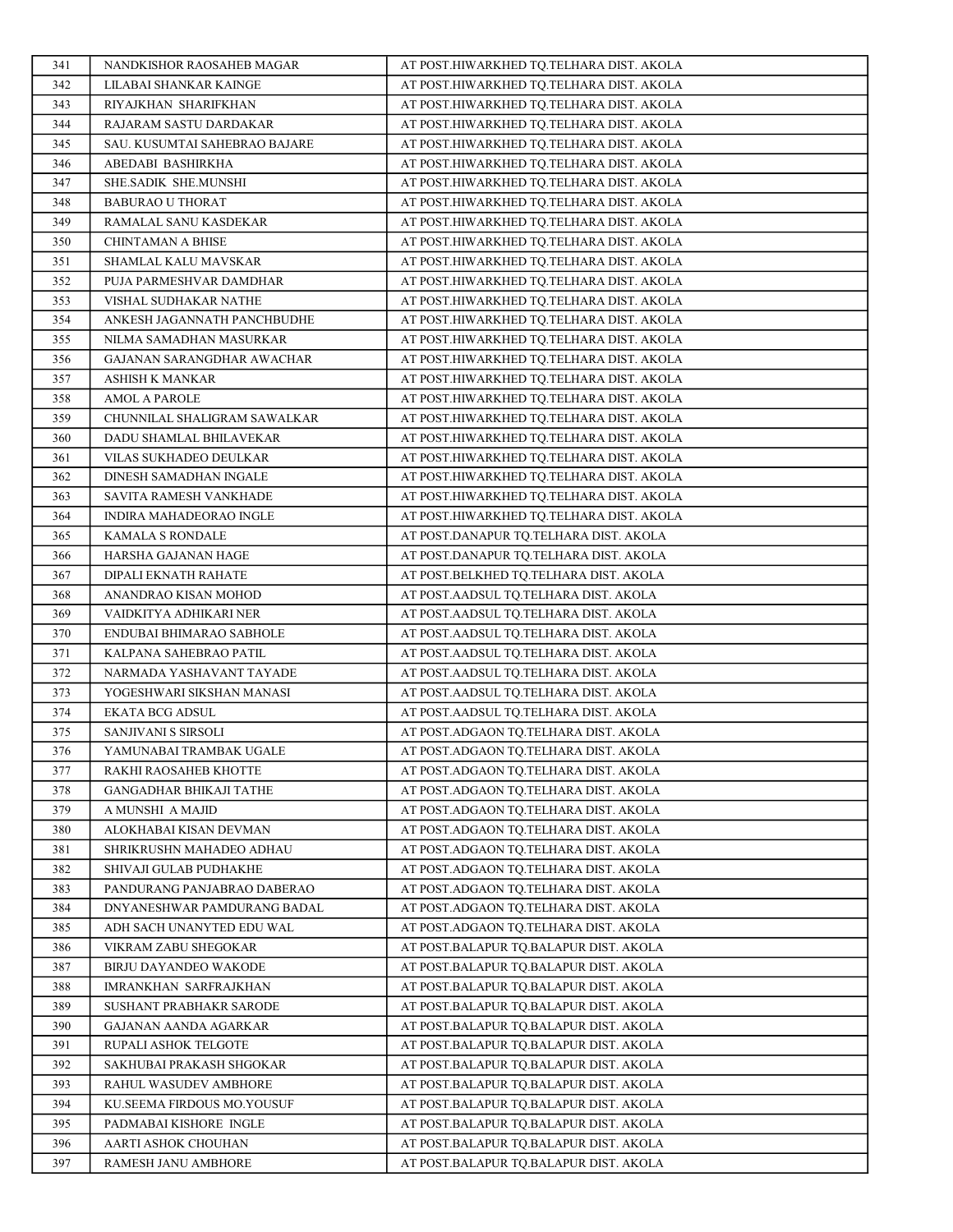| 398        | MORESHWAR DEVIDAS SHEJOLE                        | AT POST.BALAPUR TQ.BALAPUR DIST. AKOLA                                        |
|------------|--------------------------------------------------|-------------------------------------------------------------------------------|
| 399        | DHAMMPAL PRABHU SANSARE                          | AT POST.BALAPUR TQ.BALAPUR DIST. AKOLA                                        |
| 400        | DAMODAR PANDHRI LANDE                            | AT POST.BALAPUR TQ.BALAPUR DIST. AKOLA                                        |
| 401        | GOWARDHAN DNYANDEORAO KHAWALE                    | AT POST.BALAPUR TQ.BALAPUR DIST. AKOLA                                        |
| 402        | SHALIGRAM BHIKAJI INGALE                         | AT POST.URAL TQ.BALAPUR DIST. AKOLA                                           |
| 403        | SH. MEHBUB SH. NUS                               | AT POST.URAL TQ.BALAPUR DIST. AKOLA                                           |
| 404        | ANANTA PRALLADRAO BAJODAKAR                      | AT POST.URAL TQ.BALAPUR DIST. AKOLA                                           |
| 405        | SANTOSH SUBHASH AAGARKAR                         | AT POST.URAL TQ.BALAPUR DIST. AKOLA                                           |
| 406        | CHANDU D UMALE                                   | AT POST.URAL TQ.BALAPUR DIST. AKOLA                                           |
| 407        | HARIBHAU RAMCHNDRA KUSUBE                        | AT POST.URAL TO.BALAPUR DIST. AKOLA                                           |
| 408        | SHILABAI MOTIRAM WANKHADE                        | AT POST.URAL TQ.BALAPUR DIST. AKOLA                                           |
| 409        | PRALHAD PUNDLIK INGLE                            | AT POST.URAL TQ.BALAPUR DIST. AKOLA                                           |
| 410        | YASHWANT BHAURAO DESHMUKH                        | AT POST. WADEGAON TO.BALAPUR DIST. AKOLA                                      |
| 411        | SHRIRAM HARIBHAU SABALE                          | AT POST. WADEGAON TQ.BALAPUR DIST. AKOLA                                      |
| 412        | VASANT SUKHADEO SHEGOKAR                         | AT POST.WADEGAON TQ.BALAPUR DIST. AKOLA                                       |
| 413        | RAMESH JAGDEO NEVHAL                             | AT POST. WADEGAON TQ.BALAPUR DIST. AKOLA                                      |
| 414        | MAHADEO AATAMARAM TITARE                         | AT POST.NIMBA TQ.BALAPUR DIST. AKOLA                                          |
| 415        | SITABAI SHESHRAO GAWANDE                         | AT POST.NIMBA TQ.BALAPUR DIST. AKOLA                                          |
| 416        | MANGALA RUSTAM GAWANDE                           | AT POST.NIMBA TO.BALAPUR DIST. AKOLA                                          |
| 417        | DIGAMBER RAMDAS JINGAR                           | AT POST.NIMBA TQ.BALAPUR DIST. AKOLA                                          |
| 418        | MAHADEV V RATHOD                                 | AT POST.NIMBA TQ.BALAPUR DIST. AKOLA                                          |
| 419        | RAJESH P JADHAV                                  | AT POST.NIMBA TQ.BALAPUR DIST. AKOLA                                          |
| 420        | SHASHIKALA PRALHAD GILLE                         | AT POST.NIMBA TQ.BALAPUR DIST. AKOLA                                          |
| 421        | SRIKRUSHNA MADHUKAR THAKARE                      | AT POST.NIMBA TQ.BALAPUR DIST. AKOLA                                          |
| 422        | SHRIKRUSHNA PANDURANG PARASKAR                   | AT POST.PARAS TQ.BALAPUR DIST. AKOLA                                          |
| 423        | VINOD GULABRAO BOCHARE                           | AT POST.PARAS TQ.BALAPUR DIST. AKOLA                                          |
| 424        | JANABAI JAMAJI DANDGE                            | AT POST.PARAS TQ.BALAPUR DIST. AKOLA                                          |
| 425        | JAGNATH SINGH PUNYA SINGH                        | AT POST.PARAS TQ.BALAPUR DIST. AKOLA                                          |
| 426        | NIKHIL SHIVAJI PATIL                             | AT POST.PARAS TQ.BALAPUR DIST. AKOLA                                          |
| 427<br>428 | ASEPHUNISA A PHARUK                              | AT POST.PARAS TQ.BALAPUR DIST. AKOLA                                          |
| 429        | SHE HUMJA SHE SATTAR<br>ANANDRAO MAHADEV VAIRALE | AT POST.PARAS TQ.BALAPUR DIST. AKOLA<br>AT POST.HATRUN TQ.BALAPUR DIST. AKOLA |
| 430        | TEJRAO PUNDLIK PATIL                             | AT POST.HATRUN TQ.BALAPUR DIST. AKOLA                                         |
| 431        | PARVATABAI LAXMAN YADGIRE                        | AT POST.HATRUN TO.BALAPUR DIST. AKOLA                                         |
| 432        | KRUSHILAXMI BCG MANJARI                          | AT POST.HATRUN TQ.BALAPUR DIST. AKOLA                                         |
| 433        | PRADNA SHIL BCG MORZADI                          | AT POST.HATRUN TQ.BALAPUR DIST. AKOLA                                         |
| 434        | RAMKRUSHN MOTIRAM LUKEDAR                        | AT POST.VYALA TQ.BALAPUR DIST. AKOLA                                          |
| 435        | KALYANI S.S.BACHAT GAT VYALA                     | AT POST.VYALA TQ.BALAPUR DIST. AKOLA                                          |
| 436        | YASHODA BAI INGLE VIDYALAYA                      | AT POST.VYALA TQ.BALAPUR DIST. AKOLA                                          |
| 437        | SITARAM MAROTI INGLE                             | AT POST.PATUR TO.PATUR DIST. AKOLA                                            |
| 438        | SYED MUSA SYED KABUL                             | AT POST.PATUR TQ.PATUR DIST. AKOLA                                            |
| 439        | SKHARAM TUKARAM KAVLE                            | AT POST.PATUR TO.PATUR DIST. AKOLA                                            |
| 440        | BABARAO BAJIRAO DESHMUKH                         | AT POST.PATUR TO.PATUR DIST. AKOLA                                            |
| 441        | KASHINATH SHANKARRAO INGLE                       | AT POST.PATUR TQ.PATUR DIST. AKOLA                                            |
| 442        | DEVANAND SRAVAN SIRSAT                           | AT POST.PATUR TO.PATUR DIST. AKOLA                                            |
| 443        | SANGHPAL PANDURANG INGLE                         | AT POST.PATUR TO.PATUR DIST. AKOLA                                            |
| 444        | LAXMIKANT PANDIT MORE                            | AT POST.PATUR TQ.PATUR DIST. AKOLA                                            |
| 445        | LAXMIBAI DIGAMBAR VAGARE                         | AT POST.PATUR TQ.PATUR DIST. AKOLA                                            |
| 446        | MADHAV PUNDLIK MANIKRAO                          | AT POST.PATUR TQ.PATUR DIST. AKOLA                                            |
| 447        | BABURAO NARAYAN KHARDE                           | AT POST.PATUR TQ.PATUR DIST. AKOLA                                            |
| 448        | SADRUNISA S.HAMJA                                | AT POST.PATUR TQ.PATUR DIST. AKOLA                                            |
| 449        | <b>BABAN MAROTI KALE</b>                         | AT POST.PATUR TQ.PATUR DIST. AKOLA                                            |
| 450        | JAMASHEDABI SHE.KALU                             | AT POST.PATUR TQ.PATUR DIST. AKOLA                                            |
| 451        | ANANDA MOTIRAM BARDE                             | AT POST.PATUR TQ.PATUR DIST. AKOLA                                            |
| 452        | CHITRABAI MOTIRAM BHODANE                        | AT POST.PATUR TQ.PATUR DIST. AKOLA                                            |
| 453        | SURESH GANPAT BAND                               | AT POST.PATUR TQ.PATUR DIST. AKOLA                                            |
| 454        | GANESH SUKHADEO MAHALLE                          | AT POST.PATUR TQ.PATUR DIST. AKOLA                                            |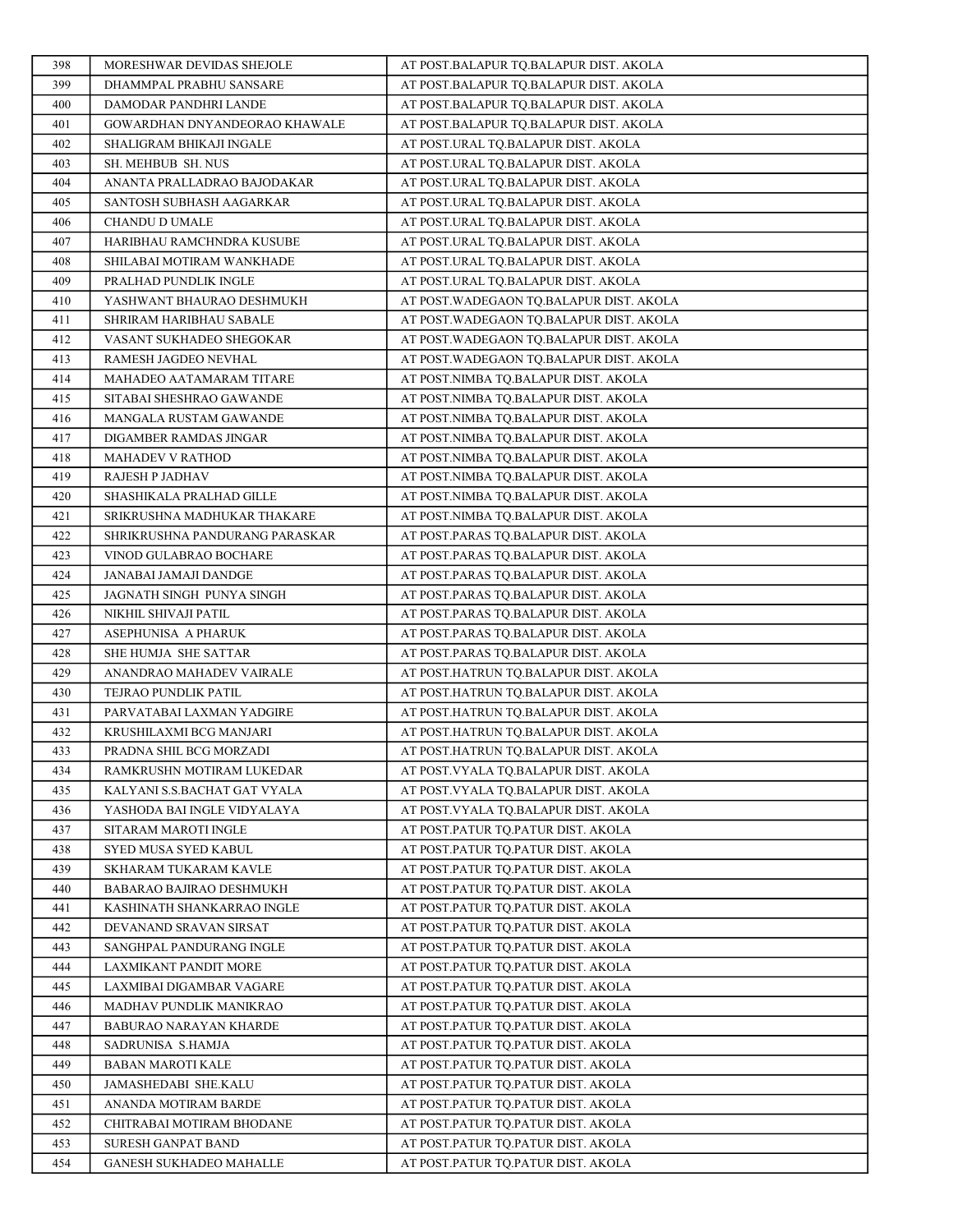| 455        | SAIYAD AYUB .SAIYAD ISA               | AT POST.PATUR TO.PATUR DIST. AKOLA                                                                     |
|------------|---------------------------------------|--------------------------------------------------------------------------------------------------------|
| 456        | KAILASH DIGAMBAR KARVATE              | AT POST.PATUR TO.PATUR DIST. AKOLA                                                                     |
| 457        | PUSHPHALATA MADHUKAR INGLE            | AT POST.PATUR TO.PATUR DIST. AKOLA                                                                     |
| 458        | SAI. SAMI SAI. GANI                   | AT POST.PATUR TQ.PATUR DIST. AKOLA                                                                     |
| 459        | RUPALI PRAKASH RAUT                   | AT POST.PATUR TQ.PATUR DIST. AKOLA                                                                     |
| 460        | DIPAK RAMBHAU PURUSHOTTAM             | AT POST.PATUR TQ.PATUR DIST. AKOLA                                                                     |
| 461        | KAMALABAI SAMPAT CHODKAR              | AT POST.PATUR TQ.PATUR DIST. AKOLA                                                                     |
| 462        | M.NIJAMODDIN M. MUNIRODDIN            | AT POST.PATUR TQ.PATUR DIST. AKOLA                                                                     |
| 463        | PANI.PURAVATHA.S.SAMITI               | AT POST.PATUR TQ.PATUR DIST. AKOLA                                                                     |
| 464        | PUNDLIK SHANKAR NARSUDE               | AT POST.CHANNI TQ.PATUR DIST. AKOLA                                                                    |
| 465        | SUBHASH SUEYBHAN TAYDE                | AT POST.CHANNI TQ.PATUR DIST. AKOLA                                                                    |
| 466        | RUKHAMABAI SUKHDEV PANDE              | AT POST.CHANNI TQ.PATUR DIST. AKOLA                                                                    |
| 467        | ATUL SAHADEVRAO TALE                  | AT POST.CHANNI TQ.PATUR DIST. AKOLA                                                                    |
| 468        | SUKHADEV PRASHARAM INGALE             | AT POST.AALEGAO TQ.PATUR DIST. AKOLA                                                                   |
| 469        | <b>BABAN PU NAJAJI DATE</b>           | AT POST.AALEGAO TQ.PATUR DIST. AKOLA                                                                   |
| 470        | BHIKAJI SHIVBA KARVATE                | AT POST.AALEGAO TO.PATUR DIST. AKOLA                                                                   |
| 471        | DINESH GAJANAN MAHALLE                | AT POST. VIWARABABHULGAON TQ.PATUR DIST. AKOLA                                                         |
| 472        | UTTAM SADASHIV HAGE                   | AT POST.SASTI TQ.PATUR DIST. AKOLA                                                                     |
| 473        | UNDRABAI NARAYAN SAGATGILE            | AT POST.SASTI TQ.PATUR DIST. AKOLA                                                                     |
| 474        | ANUSAYABAI GANPAT SHELAR              | AT POST.SASTI TQ.PATUR DIST. AKOLA                                                                     |
| 475        | INDUTAI GAJANAN WADEKAR               | AT POST.SASTI TQ.PATUR DIST. AKOLA                                                                     |
| 476        | PUSHAPA SHIRKURSHAN BHANDE            | AT POST.MURTIZAPUR MAIN TQ.MURTIZAPUR DIST. AKOLA                                                      |
| 477        | LAXIMIKANT BHIMCHANDR NAVNDAR         | AT POST.MURTIZAPUR MAIN TQ.MURTIZAPUR DIST. AKOLA                                                      |
| 478        | SAFIYA RAHIM KHAN                     | AT POST.MURTIZAPUR MAIN TQ.MURTIZAPUR DIST. AKOLA                                                      |
| 479        | M. RAHIM M. RAHAMSHA                  | AT POST.MURTIZAPUR MAIN TQ.MURTIZAPUR DIST. AKOLA                                                      |
| 480        | SHARDABAI NAMDEORAO DAHAKE            | AT POST.MURTIZAPUR MAIN TQ.MURTIZAPUR DIST. AKOLA                                                      |
| 481        | GITABAI SHRIRAM NAIK                  | AT POST.MURTIZAPUR MAIN TQ.MURTIZAPUR DIST. AKOLA                                                      |
| 482        | RAMDAS DEVIDAS GANORKAR               | AT POST.MURTIZAPUR MAIN TQ.MURTIZAPUR DIST. AKOLA                                                      |
| 483        | BABARAV HAGA SHINDE                   | AT POST.MURTIZAPUR MAIN TQ.MURTIZAPUR DIST. AKOLA                                                      |
| 484        | KAILAS RAMCHANRDA PALIWAL             | AT POST.MURTIZAPUR MAIN TQ.MURTIZAPUR DIST. AKOLA                                                      |
| 485        | CHIMAJI SADUJI PISAL                  | AT POST.MURTIZAPUR MAIN TQ.MURTIZAPUR DIST. AKOLA                                                      |
| 486        | RUKHAMINIBAI MAHADEV DHAYE            | AT POST.MURTIZAPUR MAIN TQ.MURTIZAPUR DIST. AKOLA                                                      |
| 487        | SUMAN MANOHAR GAWANDE                 | AT POST.MURTIZAPUR MAIN TQ.MURTIZAPUR DIST. AKOLA                                                      |
| 488        | KAMLABAI DHANESHVAR GULHANE           | AT POST.MURTIZAPUR MAIN TQ.MURTIZAPUR DIST. AKOLA                                                      |
| 489        | MAYA SHAHEBARO KHANDEKAR              | AT POST.MURTIZAPUR MAIN TQ.MURTIZAPUR DIST. AKOLA                                                      |
| 490        | SSHEK FIROJ SHEK RASHID               | AT POST.MURTIZAPUR MAIN TQ.MURTIZAPUR DIST. AKOLA                                                      |
| 491        | RENUKA KIRAN KAMBE                    | AT POST.MURTIZAPUR MAIN TQ.MURTIZAPUR DIST. AKOLA                                                      |
| 492        | SHRIKRUSHNA LAXMAN GATHEKAR           | AT POST.MURTIZAPUR MAIN TQ.MURTIZAPUR DIST. AKOLA                                                      |
| 493        | MANAKARNA PUNDALIK INGALE             | AT POST.MURTIZAPUR MAIN TQ.MURTIZAPUR DIST. AKOLA                                                      |
| 494<br>495 | PRAKASH BHAURAO PAWAR                 | AT POST.MURTIZAPUR MAIN TO.MURTIZAPUR DIST. AKOLA<br>AT POST.MURTIZAPUR MAIN TQ.MURTIZAPUR DIST. AKOLA |
| 496        | SANJAY VSANT MUKE<br>ABHAY ANIL HARNE | AT POST.MURTIZAPUR MAIN TQ.MURTIZAPUR DIST. AKOLA                                                      |
| 497        | KISANRAV AMRUTARAO THOKAL             | AT POST.MURTIZAPUR MAIN TQ.MURTIZAPUR DIST. AKOLA                                                      |
| 498        | KISANRAV AMRUTARAO THOKAL             | AT POST.MURTIZAPUR MAIN TQ.MURTIZAPUR DIST. AKOLA                                                      |
| 499        | NAMDEV KISANRAO PARPATE               | AT POST.MURTIZAPUR MAIN TO.MURTIZAPUR DIST. AKOLA                                                      |
| 500        | NIYO.AADISHAK.DUDH UTPA.S.S.          | AT POST.MURTIZAPUR MARKET YARD TO.MURTIZAPUR DIST. AKOLA                                               |
| 501        | BHAGIRATH PUNDILAKRAO GAWANDE         | AT POST.MURTIZAPUR MARKET YARD TQ.MURTIZAPUR DIST. AKOLA                                               |
| 502        | DHANAJI KISANRAO SURJUSE              | AT POST.MURTIZAPUR MARKET YARD TQ.MURTIZAPUR DIST. AKOLA                                               |
| 503        | JAI DURGA MAHILA BACHAT GAT           | AT POST.MURTIZAPUR CITY TQ.MURTIZAPUR DIST. AKOLA                                                      |
| 504        | SANDIP GONDURAM WANKHADE              | AT POST.MURTIZAPUR CITY TQ.MURTIZAPUR DIST. AKOLA                                                      |
| 505        | SARASWATIBAI BHIMRAO SAYAM            | AT POST.MURTIZAPUR CITY TQ.MURTIZAPUR DIST. AKOLA                                                      |
| 506        | GAJANAN TRYAMBAK DESHMUKH             | AT POST.MURTIZAPUR CITY TQ.MURTIZAPUR DIST. AKOLA                                                      |
| 507        | <b>MUTLIB BAKHAR</b>                  | AT POST.MURTIZAPUR CITY TQ.MURTIZAPUR DIST. AKOLA                                                      |
| 508        | TRYAMBAK PUNDLIKRAO DESHMUKH          | AT POST.MURTIZAPUR CITY TQ.MURTIZAPUR DIST. AKOLA                                                      |
| 509        | HARIBHAU DHANUJI INGALE               | AT POST.MURTIZAPUR CITY TQ.MURTIZAPUR DIST. AKOLA                                                      |
| 510        | MANKARNA SHRIRAM WANKHADE             | AT POST.MURTIZAPUR CITY TQ.MURTIZAPUR DIST. AKOLA                                                      |
| 511        | SK MUSTAK SK MKATHUM                  | AT POST.MURTIZAPUR CITY TQ.MURTIZAPUR DIST. AKOLA                                                      |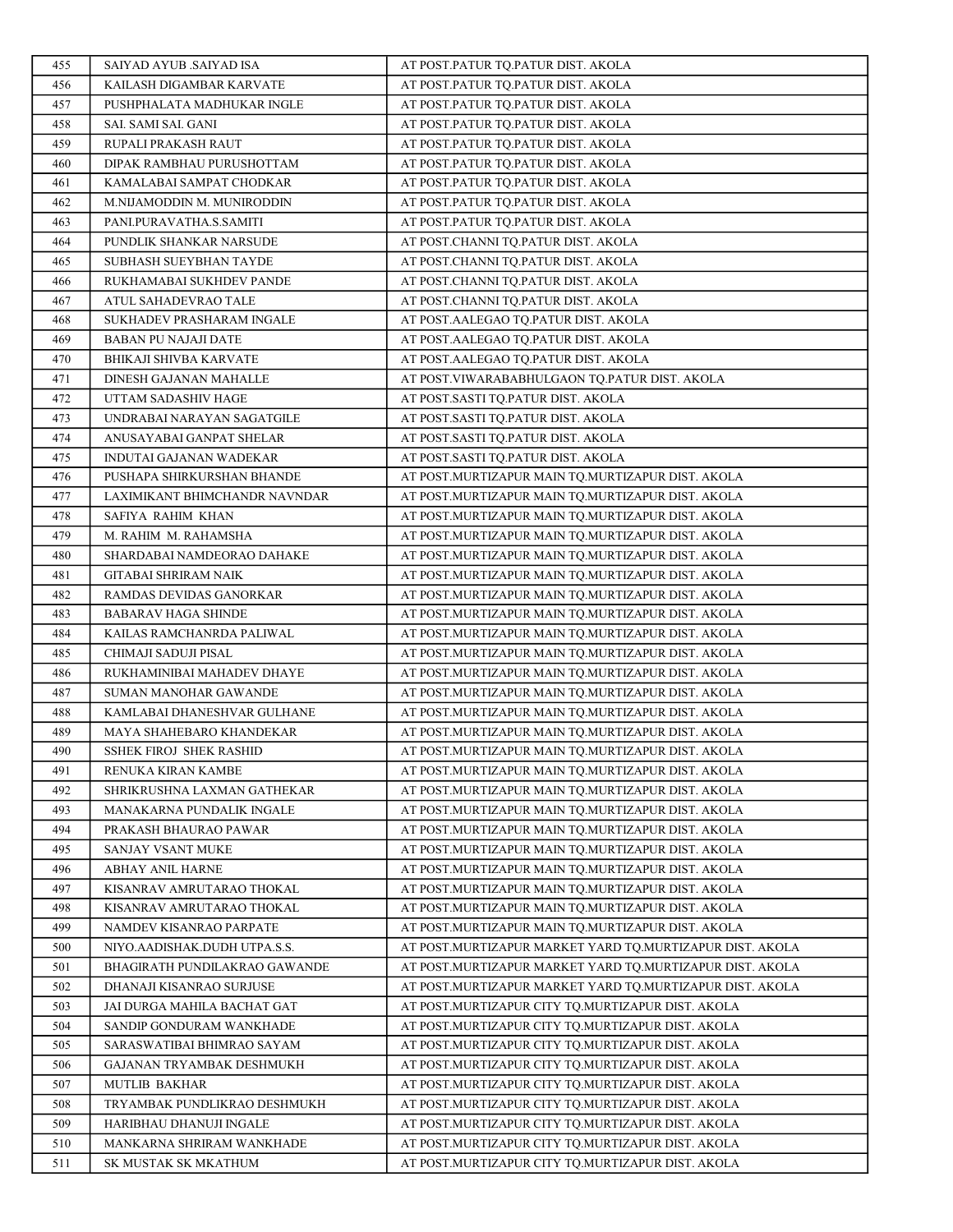| 512        | SUDHAKAR DEORAOJI SHINDE                                | AT POST.MURTIZAPUR CITY TQ.MURTIZAPUR DIST. AKOLA                                            |
|------------|---------------------------------------------------------|----------------------------------------------------------------------------------------------|
| 513        | SATISH NAMDEV SONONE                                    | AT POST.MURTIZAPUR CITY TQ.MURTIZAPUR DIST. AKOLA                                            |
| 514        | SHILA DEVIDAS TAMBDE                                    | AT POST.MURTIZAPUR CITY TQ.MURTIZAPUR DIST. AKOLA                                            |
| 515        | SURESH MANIK GIRI                                       | AT POST.MURTIZAPUR CITY TQ.MURTIZAPUR DIST. AKOLA                                            |
| 516        | SARVODAY MITRA SW. B.G. SIRSO                           | AT POST.MURTIZAPUR CITY TQ.MURTIZAPUR DIST. AKOLA                                            |
| 517        | RAMRATAN CHAUDMAL CHANDAK                               | AT POST.MANA TQ.MURTIZAPUR DIST. AKOLA                                                       |
| 518        | VAMANA YASHAVANT HIARALE                                | AT POST.MANA TQ.MURTIZAPUR DIST. AKOLA                                                       |
| 519        | SUNITA MOHAN PATALBANSI                                 | AT POST.MANA TQ.MURTIZAPUR DIST. AKOLA                                                       |
| 520        | WANMALA SIDHRTH GOPIKAR                                 | AT POST.MANA TQ.MURTIZAPUR DIST. AKOLA                                                       |
| 521        | ABDUL SHAKEEL ABDUL KADIR                               | AT POST.MANA TO.MURTIZAPUR DIST. AKOLA                                                       |
| 522        | ANNPURNA KISAN POWAR                                    | AT POST.MANA TQ.MURTIZAPUR DIST. AKOLA                                                       |
| 523        | SUNANDA SUBHASH CHAUDARI                                | AT POST.MANA TQ.MURTIZAPUR DIST. AKOLA                                                       |
| 524        | SUNIL SURESHRAO KARALE                                  | AT POST.MANA TQ.MURTIZAPUR DIST. AKOLA                                                       |
| 525        | UMESH NARESHRAO KARALE                                  | AT POST.MANA TQ.MURTIZAPUR DIST. AKOLA                                                       |
| 526        | PRIYANKA SHARAD VAIRALE                                 | AT POST.MANA TQ.MURTIZAPUR DIST. AKOLA                                                       |
| 527        | LAHARIBABA YAWAYAM KIRDA                                | AT POST.KURUM TQ.MURTIZAPUR DIST. AKOLA                                                      |
| 528        | <b>GANGARAM C NILJAKHAN</b>                             | AT POST.KURUM TQ.MURTIZAPUR DIST. AKOLA                                                      |
| 529        | VENUTAI MAHADEV TELGOTE                                 | AT POST.KURUM TQ.MURTIZAPUR DIST. AKOLA                                                      |
| 530        | SAVITA MOHAN GANORKAR                                   | AT POST.KURUM TQ.MURTIZAPUR DIST. AKOLA                                                      |
| 531        | SHAAKRUSHA SHE AZAM                                     | AT POST.KURUM TQ.MURTIZAPUR DIST. AKOLA                                                      |
| 532        | CHANDRASHEKHAR G. WADHE                                 | AT POST.KURUM TQ.MURTIZAPUR DIST. AKOLA                                                      |
| 533        | MOH. FAIMUDDIN SHEKH MUNIR                              | AT POST.KURUM TQ.MURTIZAPUR DIST. AKOLA                                                      |
| 534        | TANAJI DASHRATH GANJARE                                 | AT POST.KARANJA MAIN.TQ.KARANJA DIST. WASHIM                                                 |
| 535        | SADRUNISA S.HAMJA                                       | AT POST.KARANJA MAIN.TQ.KARANJA DIST. WASHIM                                                 |
| 536        | A D PAPDE                                               | AT POST.KARANJA MAIN.TQ.KARANJA DIST. WASHIM                                                 |
| 537        | SONDA BHAWAN JADHAO                                     | AT POST.KARANJA MAIN.TQ.KARANJA DIST. WASHIM                                                 |
| 538        | ARUN D KADUKAR                                          | AT POST.KARANJA MAIN.TQ.KARANJA DIST. WASHIM                                                 |
| 539        | SHIVNATH RAMRAO KADAM                                   | AT POST.KARANJA MAIN.TQ.KARANJA DIST. WASHIM                                                 |
| 540        | TUKARAM SHANKARRAO ZANZAD                               | AT POST.KARANJA MAIN.TQ.KARANJA DIST. WASHIM                                                 |
| 541        | RAJENDRA VITTHALRAO MANKE                               | AT POST.KARANJA MAIN.TQ.KARANJA DIST. WASHIM                                                 |
| 542        | GOPABAI THAVA CHAVAN                                    | AT POST.KARANJA MAIN.TQ.KARANJA DIST. WASHIM                                                 |
| 543        | NARMADABAI SHAMRAO DHOTE                                | AT POST.KARANJA MAIN.TQ.KARANJA DIST. WASHIM                                                 |
| 544        | KESHAVARAO NARAYAN PAWAR                                | AT POST.KARANJA MAIN.TQ.KARANJA DIST. WASHIM                                                 |
| 545        | DASHRATH HIRALAL JAISWAL                                | AT POST.KARANJA MAIN.TQ.KARANJA DIST. WASHIM                                                 |
| 546        | DNYANESHWAR MAHADEO VIPRADAS                            | AT POST.KARANJA MAIN.TQ.KARANJA DIST. WASHIM                                                 |
| 547        | OMKAR RAMCHANDRA MANWAR                                 | AT POST.KARANJA MAIN.TQ.KARANJA DIST. WASHIM                                                 |
| 548        | NILESH ATMARAM MANBHEKAR                                | AT POST.KARANJA MAIN.TQ.KARANJA DIST. WASHIM                                                 |
| 549        | <b>IOBALBEG MEHBUBBEG BEG</b>                           | AT POST.KARANJA MAIN.TQ.KARANJA DIST. WASHIM                                                 |
| 550        | JULFAR ALI JAFAR                                        | AT POST.KARANJA MAIN.TQ.KARANJA DIST. WASHIM                                                 |
| 551        | ANIL M KATOLE                                           | AT POST.KARANJA MAIN.TO.KARANJA DIST. WASHIM                                                 |
| 552        | UKANDRAO MAROTI TATHOD                                  | AT POST.KARANJA MAIN.TO.KARANJA DIST. WASHIM                                                 |
| 553        | KALAVATI DEVCHAND AWHALE                                | AT POST.KARANJA MAIN.TQ.KARANJA DIST. WASHIM                                                 |
| 554<br>555 | LAKSHMIBAI BALIRAM ROKADE<br>JAMMNAJ CHATU NAURANGABADI | AT POST.KARANJA MAIN.TQ.KARANJA DIST. WASHIM<br>AT POST.KARANJA MAIN.TQ.KARANJA DIST. WASHIM |
|            | SUNIL MAHADEORAO DESHMUKH                               |                                                                                              |
| 556<br>557 | SHRIRAM NAMDEVRAO GAIKAWAD                              | AT POST.KARANJA MAIN.TQ.KARANJA DIST. WASHIM<br>AT POST.KARANJA MAIN.TO.KARANJA DIST. WASHIM |
| 558        | BALIRAM RAYSING RATHOD                                  | AT POST.KARANJA MAIN.TQ.KARANJA DIST. WASHIM                                                 |
| 559        | MAHADEO N.BHISAM                                        | AT POST.KARANJA MAIN.TQ.KARANJA DIST. WASHIM                                                 |
| 560        | S. GAFUR S. BISMILLAH                                   | AT POST.KARANJA MAIN.TQ.KARANJA DIST. WASHIM                                                 |
| 561        | GOPAL AMBADAS TATHOD                                    | AT POST.KARANJA MAIN.TQ.KARANJA DIST. WASHIM                                                 |
| 562        | ISRAEYODDIN JIYAODDIN                                   | AT POST.KARANJA MAIN.TQ.KARANJA DIST. WASHIM                                                 |
| 563        | MANKARNABAI PRALHAD KANPURE                             | AT POST.KARANJA MAIN.TQ.KARANJA DIST. WASHIM                                                 |
| 564        | SHARDA HARIDAS SURASKAR                                 | AT POST.KARANJA MAIN.TQ.KARANJA DIST. WASHIM                                                 |
| 565        | RENUKABAI KESHAVRAO PAWAR                               | AT POST.KARANJA MAIN.TQ.KARANJA DIST. WASHIM                                                 |
| 566        | GURU.BAHU.GRA.SOD.PRA.MAN                               | AT POST.KARANJA MAIN.TQ.KARANJA DIST. WASHIM                                                 |
| 567        | GRAM VIKAS SAMITI JANUNA                                | AT POST.KARANJA MAIN.TQ.KARANJA DIST. WASHIM                                                 |
| 568        | WALUBAI SATHE SW. SH. BA. GAT                           | AT POST.KARANJA MAIN.TQ.KARANJA DIST. WASHIM                                                 |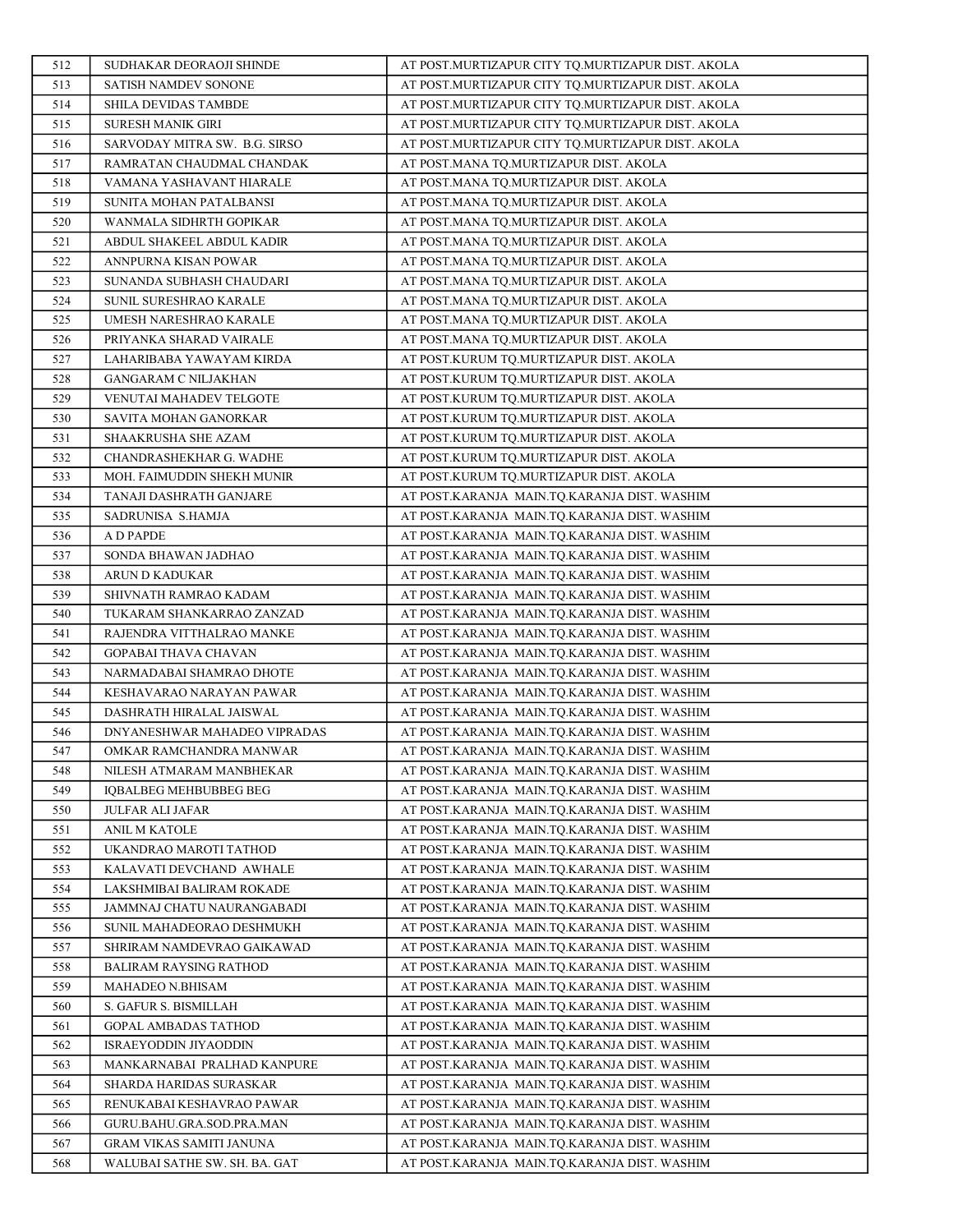| 569        | ANNABHAUSATHE SW. SH. BA. GAT               | AT POST.KARANJA MAIN.TQ.KARANJA DIST. WASHIM                                                       |
|------------|---------------------------------------------|----------------------------------------------------------------------------------------------------|
| 570        | JAI MAHAKALI SW.SH.M.BACHAT GA              | AT POST.KARANJA MAIN.TO.KARANJA DIST. WASHIM                                                       |
| 571        | PRAVATAK NIYO.SHETAKI GRUHNIRM              | AT POST.KARANJA MAIN.TQ.KARANJA DIST. WASHIM                                                       |
| 572        | RAMESH DEWLAL ABEKAR                        | AT POST.KARANJA CITY.TQ.KARANJA DIST. WASHIM                                                       |
| 573        | DIPALI UTKARSHA RAUL                        | AT POST.KARANJA CITY.TQ.KARANJA DIST. WASHIM                                                       |
| 574        | PUSHPA DEVIDAS AACHARKATE                   | AT POST.KARANJA CITY.TQ.KARANJA DIST. WASHIM                                                       |
| 575        | GRAMPANCHAYAT BEMBALA SAMANYA               | AT POST.KAMARGAON .TQ.KARANJA DIST. WASHIM                                                         |
| 576        | GOPAL GANGARAM WANKHADE                     | AT POST.KAMARGAON .TQ.KARANJA DIST. WASHIM                                                         |
| 577        | RAMCHARAN RAMDHAN CHAWAN                    | AT POST.KAMARGAON .TQ.KARANJA DIST. WASHIM                                                         |
| 578        | RATANLAL BHUJABAL GANGOL                    | AT POST.KAMARGAON .TQ.KARANJA DIST. WASHIM                                                         |
| 579        | DAULAT SOMALA RATHOD                        | AT POST.KAMARGAON .TQ.KARANJA DIST. WASHIM                                                         |
| 580        | RAMBHAU NAMDEORAO DABERAO                   | AT POST.KAMARGAON .TQ.KARANJA DIST. WASHIM                                                         |
| 581        | MADHURI HARINARAYAN JAVARKAR                | AT POST.KAMARGAON .TQ.KARANJA DIST. WASHIM                                                         |
| 582        | SANTOSH SUKHDEARAO SAVAI                    | AT POST.KAMARGAON .TQ.KARANJA DIST. WASHIM                                                         |
| 583        | A SULTAN                                    | AT POST.KAMARGAON .TQ.KARANJA DIST. WASHIM                                                         |
| 584        | <b>GAJANAN R KADU</b>                       | AT POST.KAMARGAON .TQ.KARANJA DIST. WASHIM                                                         |
| 585        | <b>MR PATHAN</b>                            | AT POST.KAMARGAON .TQ.KARANJA DIST. WASHIM                                                         |
| 586        | ANNAPURNA S SAVARKAR                        | AT POST.KAMARGAON .TQ.KARANJA DIST. WASHIM                                                         |
| 587        | LATABAI DADARAO MAHHLE                      | AT POST.KAMARGAON .TQ.KARANJA DIST. WASHIM                                                         |
| 588        | KAILAS S NIMBOKAR                           | AT POST.KAMARGAON .TQ.KARANJA DIST. WASHIM                                                         |
| 589        | ANUP SURESHRAO INGALE                       | AT POST.KAMARGAON .TQ.KARANJA DIST. WASHIM                                                         |
| 590        | DNANU U SARDAR                              | AT POST.KAMARGAON .TQ.KARANJA DIST. WASHIM                                                         |
| 591        | <b>DINESH P DHOK</b>                        | AT POST.KAMARGAON .TQ.KARANJA DIST. WASHIM                                                         |
| 592        | S K ABADUL NADIM S K BABAMIYA               | AT POST.KAMARGAON .TQ.KARANJA DIST. WASHIM                                                         |
| 593        | SAGAR VIJAYKUMAR BHISE                      | AT POST.KAMARGAON .TQ.KARANJA DIST. WASHIM                                                         |
| 594        | BEBITAI DIGAMBAR MUNDE                      | AT POST.KAMARGAON .TQ.KARANJA DIST. WASHIM                                                         |
| 595        | RAMDAS VISHVNATH NAKTE                      | AT POST.UMBARADA BAZAR .TQ.KARANJA DIST. WASHIM                                                    |
| 596        | NARAYAN NARHARI KATHALKAR                   | AT POST.UMBARADA BAZAR .TQ.KARANJA DIST. WASHIM                                                    |
| 597<br>598 | ANKUSH PRAMOD DESHMUKH                      | AT POST.UMBARADA BAZAR .TQ.KARANJA DIST. WASHIM                                                    |
| 599        | M.ZUBER A.KADIR ABDUL<br>SANTOSH WAMAN BIND | AT POST.UMBARADA BAZAR .TQ.KARANJA DIST. WASHIM<br>AT POST.UMBARADA BAZAR .TQ.KARANJA DIST. WASHIM |
| 600        | SUMAN BALKRUSHNA SAVALKE                    | AT POST.DHANAJ BU .TQ.KARANJA DIST. WASHIM                                                         |
| 601        | PRAMILA DADARAO GEDAM                       | AT POST.DHANAJ BU .TQ.KARANJA DIST. WASHIM                                                         |
| 602        | <b>SALAM RAJJAK QURESHI</b>                 | AT POST.DHANAJ BU .TQ.KARANJA DIST. WASHIM                                                         |
| 603        | PANDURANG KISAN LADVIKAR                    | AT POST.DHANAJ BU .TQ.KARANJA DIST. WASHIM                                                         |
| 604        | KESHAVRAO KASHINATH MEHKAR                  | AT POST.MANBHA .TQ.KARANJA DIST. WASHIM                                                            |
| 605        | LAXMAN MAROTI UJAVANE                       | AT POST.POHA .TO.KARANJA DIST. WASHIM                                                              |
| 606        | GAJANAN SADASHIVRAO DHOKANE                 | AT POST.POHA .TO.KARANJA DIST. WASHIM                                                              |
| 607        | SHAM GANESH PATHAK                          | AT POST.POHA .TQ.KARANJA DIST. WASHIM                                                              |
| 608        | MADHUKAR SHRIRAM BANARASE                   | AT POST.POHA .TO.KARANJA DIST. WASHIM                                                              |
| 609        | PANDU CHANDRBHAN ATHAWALE                   | AT POST.POHA .TQ.KARANJA DIST. WASHIM                                                              |
| 610        | SHOBHA HARSING CHAVAN                       | AT POST.POHA .TQ.KARANJA DIST. WASHIM                                                              |
| 611        | RAMKRUSHN PARASHRAM RATHOD                  | AT POST.POHA .TQ.KARANJA DIST. WASHIM                                                              |
| 612        | SADHURAM AMAR CHAVAN                        | AT POST.POHA .TQ.KARANJA DIST. WASHIM                                                              |
| 613        | SHOBHABAI SADASHIVRAO TATHE                 | AT POST.KAJLESHWAR .TO.KARANJA DIST. WASHIM                                                        |
| 614        | SY. AHMED SY. SARDAR                        | AT POST.MANGRULPIR MAIN .TQ MANGRULPIR DIST. WASHIM                                                |
| 615        | PRAKASH D. CHAVHAN                          | AT POST.MANGRULPIR MAIN .TQ MANGRULPIR DIST. WASHIM                                                |
| 616        | <b>SUDAM N BHAGAT</b>                       | AT POST.MANGRULPIR MAIN .TQ MANGRULPIR DIST. WASHIM                                                |
| 617        | <b>BARKU JANU BHAGAT</b>                    | AT POST.MANGRULPIR MAIN .TQ MANGRULPIR DIST. WASHIM                                                |
| 618        | PRABHUDAS PUNDLIK KALE                      | AT POST.MANGRULPIR MAIN .TQ MANGRULPIR DIST. WASHIM                                                |
| 619        | PRAMOD PRABHAKAR GHODCHAR                   | AT POST.MANGRULPIR MAIN .TQ MANGRULPIR DIST. WASHIM                                                |
| 620        | KAMALABAI RAMBHAU DHOLE                     | AT POST.MANGRULPIR MAIN .TQ MANGRULPIR DIST. WASHIM                                                |
| 621        | ASHOK MAROTE KATAKR                         | AT POST.MANGRULPIR MAIN .TQ MANGRULPIR DIST. WASHIM                                                |
| 622        | NAMDEV ATMARAM BHOYAR                       | AT POST.MANGRULPIR MAIN .TQ MANGRULPIR DIST. WASHIM                                                |
| 623        | TULSA S BHOYAR                              | AT POST.MANGRULPIR MAIN .TQ MANGRULPIR DIST. WASHIM                                                |
| 624        | SHAMSHODIN AYONODIN                         | AT POST.MANGRULPIR MAIN .TQ MANGRULPIR DIST. WASHIM                                                |
| 625        | PRALHAD VASUDEV CHAUDHARI                   | AT POST.MANGRULPIR MAIN .TQ MANGRULPIR DIST. WASHIM                                                |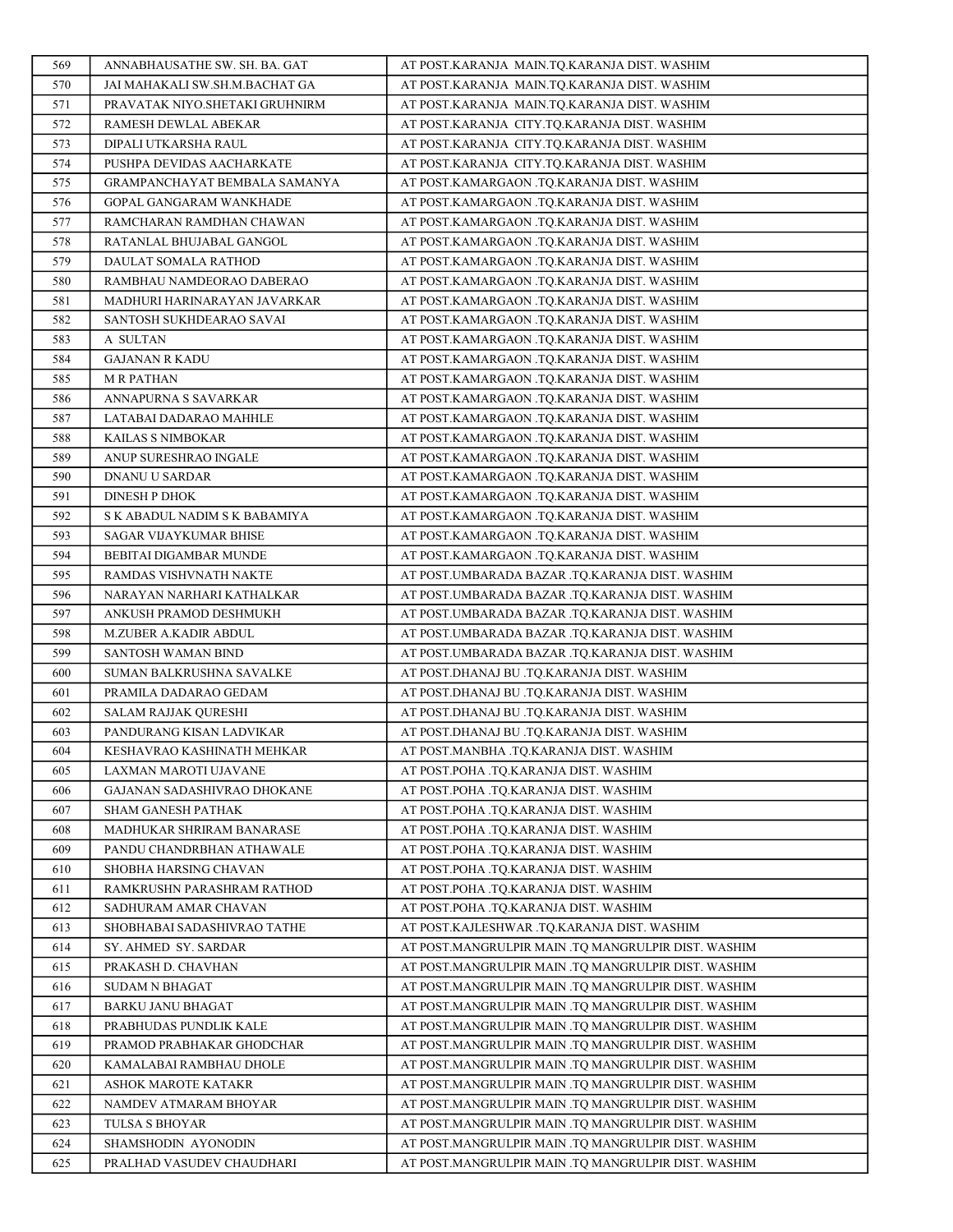| 626        | NIRAJAN G BHALERAO                               | AT POST.MANGRULPIR MAIN .TQ MANGRULPIR DIST. WASHIM                                                |
|------------|--------------------------------------------------|----------------------------------------------------------------------------------------------------|
| 627        | KASABAI RAMJI NAVGHARE                           | AT POST.MANGRULPIR MAIN .TQ MANGRULPIR DIST. WASHIM                                                |
| 628        | YASHVANT KRUSHAN BHOYAR                          | AT POST.MANGRULPIR MAIN .TQ MANGRULPIR DIST. WASHIM                                                |
| 629        | MANOHAR SHRIAM BHOYAR                            | AT POST.MANGRULPIR MAIN .TQ MANGRULPIR DIST. WASHIM                                                |
| 630        | PRALHAD KACHARU LANGADE                          | AT POST.MANGRULPIR MAIN .TO MANGRULPIR DIST. WASHIM                                                |
| 631        | AVI BHIMRAO THAKARE                              | AT POST.MANGRULPIR MAIN .TQ MANGRULPIR DIST. WASHIM                                                |
| 632        | KALAWATI ATMARAM KALE                            | AT POST.MANGRULPIR MAIN .TQ MANGRULPIR DIST. WASHIM                                                |
| 633        | RAMESH DEORAO WAGHAMARE                          | AT POST.MANGRULPIR MAIN .TQ MANGRULPIR DIST. WASHIM                                                |
| 634        | TULSIRAM KISAN KOKARE                            | AT POST.MANGRULPIR MAIN .TQ MANGRULPIR DIST. WASHIM                                                |
| 635        | VIJAY SAKHARAM JADHAV                            | AT POST.MANGRULPIR MAIN .TQ MANGRULPIR DIST. WASHIM                                                |
| 636        | REKHA SUBHASHRAW THAKARE                         | AT POST.MANGRULPIR MAIN .TQ MANGRULPIR DIST. WASHIM                                                |
| 637        | DIWAKAR WAMAN KAMBLE                             | AT POST.MANGRULPIR MAIN .TQ MANGRULPIR DIST. WASHIM                                                |
| 638        | SAKHARAM BHAGWAN THAKRE                          | AT POST.MANGRULPIR MAIN .TQ MANGRULPIR DIST. WASHIM                                                |
| 639        | VINOD PANDURANG GODASE                           | AT POST.MANGRULPIR MAIN .TQ MANGRULPIR DIST. WASHIM                                                |
| 640        | PRINCIPAL Z P PRAT.SCHOOL AAJG                   | AT POST.MANGRULPIR MAIN .TQ MANGRULPIR DIST. WASHIM                                                |
| 641        | SAMRAT ASHOK SHG, M.PIR                          | AT POST.MANGRULPIR MAIN .TQ MANGRULPIR DIST. WASHIM                                                |
| 642        | SANT GADAGEBABA SHET.B.GAT                       | AT POST.MANGRULPIR MAIN .TQ MANGRULPIR DIST. WASHIM                                                |
| 643        | GANGOBAI MERUWALESW.SA.S.                        | AT POST.MANGRULPIR MAIN .TQ MANGRULPIR DIST. WASHIM                                                |
| 644        | BABAN NARAYAN MISAL                              | AT POST.MANGRULPIR CITY .TQ MANGRULPIR DIST. WASHIM                                                |
| 645        | SADASHIV NARAYAN BUDHE                           | AT POST.MANGRULPIR CITY .TQ MANGRULPIR DIST. WASHIM                                                |
| 646        | GAJENDRA RAMKISHOR VARMA                         | AT POST.MANGRULPIR CITY .TQ MANGRULPIR DIST. WASHIM                                                |
| 647        | VIJAY DAULATRAO PANDE                            | AT POST.MANGRULPIR CITY .TQ MANGRULPIR DIST. WASHIM                                                |
| 648        | HUSNA ARA MO YUSUF                               | AT POST.MANGRULPIR CITY .TQ MANGRULPIR DIST. WASHIM                                                |
| 649        | VINAYA VILASRAV DESHMUKH                         | AT POST.MANGRULPIR CITY .TQ MANGRULPIR DIST. WASHIM                                                |
| 650        | KRUSHN AJABRAO GANJARE                           | AT POST.MANGRULPIR CITY .TQ MANGRULPIR DIST. WASHIM                                                |
| 651        | ANATA GAGARAM KALE                               | AT POST.MANGRULPIR CITY .TQ MANGRULPIR DIST. WASHIM                                                |
| 652        | MA SHARDA MAHILA BACHT GAT                       | AT POST.MANGRULPIR CITY .TQ MANGRULPIR DIST. WASHIM                                                |
| 653        | KAMAL MAHADEO TAYDE                              | AT POST.MOHARI .TQ MANGRULPIR DIST. WASHIM                                                         |
| 654        | UMESH RAMESH RAUT                                | AT POST.MOHARI .TQ MANGRULPIR DIST. WASHIM                                                         |
| 655        | DAYARAM ZAGOJI WANKHADE                          | AT POST.MOHARI .TQ MANGRULPIR DIST. WASHIM                                                         |
| 656        | UMESH TULASIRAM NAGAPURE                         | AT POST.MOHARI .TQ MANGRULPIR DIST. WASHIM                                                         |
| 657        | LATA KISANRAV INGOLE                             | AT POST.MOHARI .TQ MANGRULPIR DIST. WASHIM                                                         |
| 658        | <b>GOPAL SHIVDAS GANJARE</b>                     | AT POST.MOHARI .TQ MANGRULPIR DIST. WASHIM                                                         |
| 659        | KONDU B SAVADH                                   | AT POST.SHELU BAZAR .TQ MANGRULPIR DIST. WASHIM<br>AT POST.SHELU BAZAR .TQ MANGRULPIR DIST. WASHIM |
| 660<br>661 | SHISHRAV SAMRAV YEOLI<br>BHURAV NARAYAN CHUMBALI | AT POST.SHELU BAZAR .TQ MANGRULPIR DIST. WASHIM                                                    |
| 662        | NAVRANG M GUPTA                                  | AT POST.SHELU BAZAR .TO MANGRULPIR DIST. WASHIM                                                    |
| 663        | LILA V DONGARE                                   | AT POST.SHELU BAZAR .TQ MANGRULPIR DIST. WASHIM                                                    |
| 664        | <b>SUNITA S KHADE</b>                            | AT POST.SHELU BAZAR .TQ MANGRULPIR DIST. WASHIM                                                    |
| 665        | <b>DINKAR M SHINDE</b>                           | AT POST.SHELU BAZAR .TQ MANGRULPIR DIST. WASHIM                                                    |
| 666        | SUNITA M JADHAV                                  | AT POST.SHELU BAZAR .TQ MANGRULPIR DIST. WASHIM                                                    |
| 667        | YOGESH YASHAVANT JADHAV                          | AT POST.SHELU BAZAR .TQ MANGRULPIR DIST. WASHIM                                                    |
| 668        | SAMINABI SK SALAM                                | AT POST.SHELU BAZAR .TQ MANGRULPIR DIST. WASHIM                                                    |
| 669        | ANUSAYA VISHNU DHONGADE                          | AT POST.SHELU BAZAR .TQ MANGRULPIR DIST. WASHIM                                                    |
| 670        | KALAVANTI KONDU BHODANE                          | AT POST.SHELU BAZAR .TQ MANGRULPIR DIST. WASHIM                                                    |
| 671        | <b>GAV VIKAS SAMITI</b>                          | AT POST.SHELU BAZAR .TQ MANGRULPIR DIST. WASHIM                                                    |
| 672        | MAHALAXMI SHET MAHILA BA GAT                     | AT POST.SHELU BAZAR .TQ MANGRULPIR DIST. WASHIM                                                    |
| 673        | JAY BHAVANI KRU MAHI BA GAT                      | AT POST.SHELU BAZAR .TQ MANGRULPIR DIST. WASHIM                                                    |
| 674        | NIRMALA DAYARAM CHAVHAN                          | AT POST.WANOJA .TQ MANGRULPIR DIST. WASHIM                                                         |
| 675        | VINOD PRALHAD RAUT                               | AT POST.WANOJA .TQ MANGRULPIR DIST. WASHIM                                                         |
| 676        | ANNPURNA MAHIALA GAT WANOJA                      | AT POST.WANOJA .TQ MANGRULPIR DIST. WASHIM                                                         |
| 677        | NIBAJI MAHAPALI THOKE                            | AT POST.DHANORA .TQ MANGRULPIR DIST. WASHIM                                                        |
| 678        | PANDIT TUKARAM BHARDEKAR                         | AT POST.DHANORA .TQ MANGRULPIR DIST. WASHIM                                                        |
| 679        | AJAY PRAKASH KHADASE                             | AT POST.DHANORA .TQ MANGRULPIR DIST. WASHIM                                                        |
| 680        | ST RAGHOJI MA VYA SCH FALE                       | AT POST.DHANORA .TQ MANGRULPIR DIST. WASHIM                                                        |
| 681        | MANOHAR HIRAMAN INGOLE                           | AT POST.MANORA .TQ MANORA DIST. WASHIM                                                             |
| 682        | DEVISHING MERAM CHAVHAN                          | AT POST.MANORA .TQ MANORA DIST. WASHIM                                                             |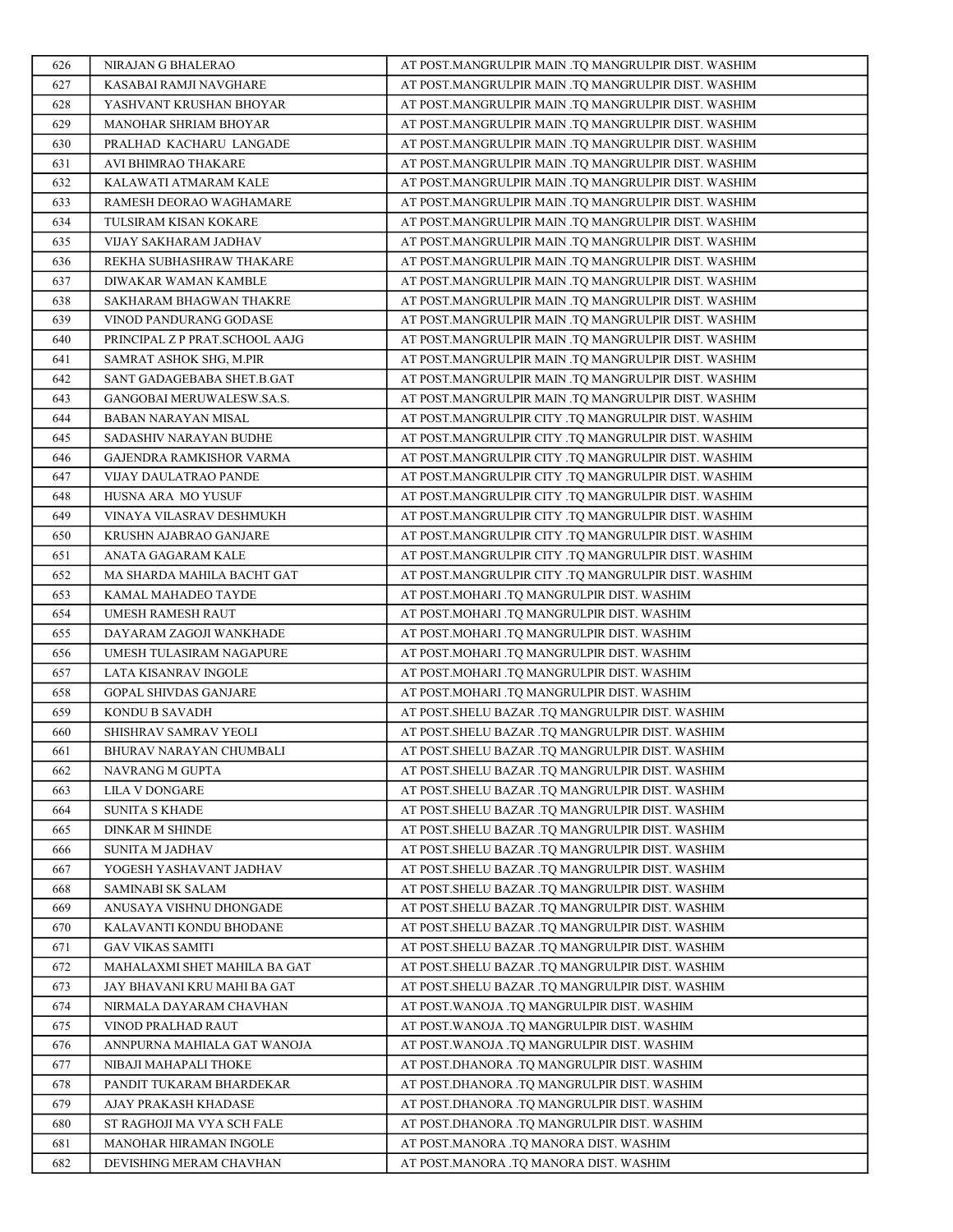| 683        | GAJANAN TUKARAM KALEKAR                            | AT POST.MANORA .TQ MANORA DIST. WASHIM                                                     |
|------------|----------------------------------------------------|--------------------------------------------------------------------------------------------|
| 684        | <b>GOVINDA BALIRAM TAYDE</b>                       | AT POST.MANORA .TQ MANORA DIST. WASHIM                                                     |
| 685        | ANJANA SHANKARRAO DHOTE                            | AT POST.MANORA .TQ MANORA DIST. WASHIM                                                     |
| 686        | RAHIMSHA MEHANAJSHA                                | AT POST.MANORA .TQ MANORA DIST. WASHIM                                                     |
| 687        | ASHOK PUNDLIK TAYDE                                | AT POST.MANORA .TQ MANORA DIST. WASHIM                                                     |
| 688        | AFJOLDIN SHARIFODIN                                | AT POST.MANORA .TQ MANORA DIST. WASHIM                                                     |
| 689        | RUKHAMABAI RAMDAS JADHAO                           | AT POST.MANORA .TQ MANORA DIST. WASHIM                                                     |
| 690        | FHIROJ KHAN JAHED KHAN                             | AT POST.MANORA .TQ MANORA DIST. WASHIM                                                     |
| 691        | NARMADABAI DEVRAO THAKARE                          | AT POST.MANORA .TQ MANORA DIST. WASHIM                                                     |
| 692        | NARESH ABHIMAN WANKHEDE                            | AT POST.MANORA .TO MANORA DIST. WASHIM                                                     |
| 693        | SAVITRIBAI SHIVRAM INGOLE                          | AT POST.MANORA .TQ MANORA DIST. WASHIM                                                     |
| 694        | NIRANJAN KALNUJI SURWE                             | AT POST.MANORA .TQ MANORA DIST. WASHIM                                                     |
| 695        | RAMRAO PANDUJI SHERE                               | AT POST.MANORA .TQ MANORA DIST. WASHIM                                                     |
| 696        | DILIP VITTHALRAO RAUT                              | AT POST.MANORA .TQ MANORA DIST. WASHIM                                                     |
| 697        | <b>SACHIN KISAN BELKHEDE</b>                       | AT POST.MANORA .TQ MANORA DIST. WASHIM                                                     |
| 698        | WACHLABAI SHIVRAMJI RAUT                           | AT POST.MANORA .TQ MANORA DIST. WASHIM                                                     |
| 699        | CHANDRABHGA BALIRAM BAGHAT                         | AT POST.MANORA .TQ MANORA DIST. WASHIM                                                     |
| 700        | <b>SAGAR R. SOLANKE</b>                            | AT POST.MANORA .TQ MANORA DIST. WASHIM                                                     |
| 701        | RITABAI PRAMOD RAUT                                | AT POST.MANORA .TQ MANORA DIST. WASHIM                                                     |
| 702        | SANT TUKDOJI MAHARAJ MAHILA GA                     | AT POST.MANORA .TQ MANORA DIST. WASHIM                                                     |
| 703        | YASHODA BABARAO KHANDRE                            | AT POST.MANORA .TQ MANORA DIST. WASHIM                                                     |
| 704        | DEVANAND GOVINDRAO SHAMSUNDER                      | AT POST.MANORA .TQ MANORA DIST. WASHIM                                                     |
| 705        | DIPAK ARJUN MANWAR                                 | AT POST.MANORA .TO MANORA DIST. WASHIM                                                     |
| 706        | ARJUN DAULAT MANWAR                                | AT POST.MANORA .TQ MANORA DIST. WASHIM                                                     |
| 707        | BANDU SHESHRAO CHAVHAN                             | AT POST.MANORA .TQ MANORA DIST. WASHIM                                                     |
| 708        | DHARTI RAJARAM PAWAR                               | AT POST.MANORA .TQ MANORA DIST. WASHIM                                                     |
| 709        | NILKANTH AMARSINGH CHAVAN                          | AT POST.MANORA .TQ MANORA DIST. WASHIM                                                     |
| 710        | BHAGWAN LAHUSA BIHADE                              | AT POST.MANORA .TQ MANORA DIST. WASHIM                                                     |
| 711        | NARBADA SHAMRAO CHAVAN                             | AT POST.MANORA .TQ MANORA DIST. WASHIM                                                     |
| 712        | LILABAI BABUSING JADHAVO                           | AT POST.MANORA .TQ MANORA DIST. WASHIM                                                     |
| 713        | GUNWANTMAHA.SWA.SAHA.BAC.GAT.                      | AT POST.MANORA .TQ MANORA DIST. WASHIM                                                     |
| 714        | NIYO.WAMANBABA DUDH UTPADAK SO                     | AT POST.MANORA .TQ MANORA DIST. WASHIM                                                     |
| 715        | RAMKRUSHN DINAJI SHELKE                            | AT POST.SHENDURJANA .TO MANORA DIST. WASHIM                                                |
| 716        | V C SASANE                                         | AT POST.SHENDURJANA .TQ MANORA DIST. WASHIM                                                |
| 717        | MANJULABAI SHUKHDEO UGHDE                          | AT POST.SHENDURJANA .TQ MANORA DIST. WASHIM                                                |
| 718        | TARASING BADHU BRAHMAN                             | AT POST.SHENDURJANA .TQ MANORA DIST. WASHIM                                                |
| 719        | MIRA KHUSHALRAO DAVEPAR                            | AT POST.SHENDURJANA .TQ MANORA DIST. WASHIM                                                |
| 720<br>721 | CHANDRAKANT DAJIBA GHUGRE<br>NARAYAN MANSING SABNE | AT POST.SHENDURJANA .TQ MANORA DIST. WASHIM<br>AT POST.SHENDURJANA .TO MANORA DIST. WASHIM |
| 722        | NAMDEO PHATU RATHOD                                | AT POST.SHENDURJANA .TQ MANORA DIST. WASHIM                                                |
| 723        | BALIRAM KISAN DHOKE                                | AT POST.POHARADEVI .TQ MANORA DIST. WASHIM                                                 |
| 724        | <b>GAJANAN SHRIRAM MARATHE</b>                     | AT POST.POHARADEVI .TQ MANORA DIST. WASHIM                                                 |
| 725        | PRAKASH JAIRAM PUSANDE                             | AT POST.POHARADEVI .TO MANORA DIST. WASHIM                                                 |
| 726        | SANJIVANI JAICHAND RATHOD                          | AT POST.POHARADEVI .TQ MANORA DIST. WASHIM                                                 |
| 727        | CHANDRAKALA BABURAO CHAVAN                         | AT POST.POHARADEVI .TO MANORA DIST. WASHIM                                                 |
| 728        | PRAKASH BUDHA RATHOD                               | AT POST.POHARADEVI .TQ MANORA DIST. WASHIM                                                 |
| 729        | PRUTHVIRAJ P CHAVHAN                               | AT POST.POHARADEVI .TQ MANORA DIST. WASHIM                                                 |
| 730        | ARUN BANDU JADHAV                                  | AT POST.POHARADEVI .TQ MANORA DIST. WASHIM                                                 |
| 731        | JAYSING ZITA RATHOD                                | AT POST.POHARADEVI .TQ MANORA DIST. WASHIM                                                 |
| 732        | RAMSING B CHAVHAN                                  | AT POST.POHARADEVI .TQ MANORA DIST. WASHIM                                                 |
| 733        | SHOKAT S IBARAHIM                                  | AT POST.POHARADEVI .TQ MANORA DIST. WASHIM                                                 |
| 734        | TULJABHAWANI BCG AMKILNHI                          | AT POST.POHARADEVI .TQ MANORA DIST. WASHIM                                                 |
| 735        | <b>BABAN D DESHMUKH</b>                            | AT POST.SAKHARDOH .TQ MANORA DIST. WASHIM                                                  |
| 736        | MOHAN D CHAVHAN                                    | AT POST.SAKHARDOH .TQ MANORA DIST. WASHIM                                                  |
| 737        | VASANTA RAMJI RATHOD                               | AT POST.SAKHARDOH .TQ MANORA DIST. WASHIM                                                  |
| 738        | PRINCIPAL YASHAVANTRAO CHAVHAN                     | AT POST.SAKHARDOH .TQ MANORA DIST. WASHIM                                                  |
| 739        | AVASAYAK WASHIM DIST DOODH                         | AT POST. WASHIM MAIN TQ. WASHIM DIST. WASHIM                                               |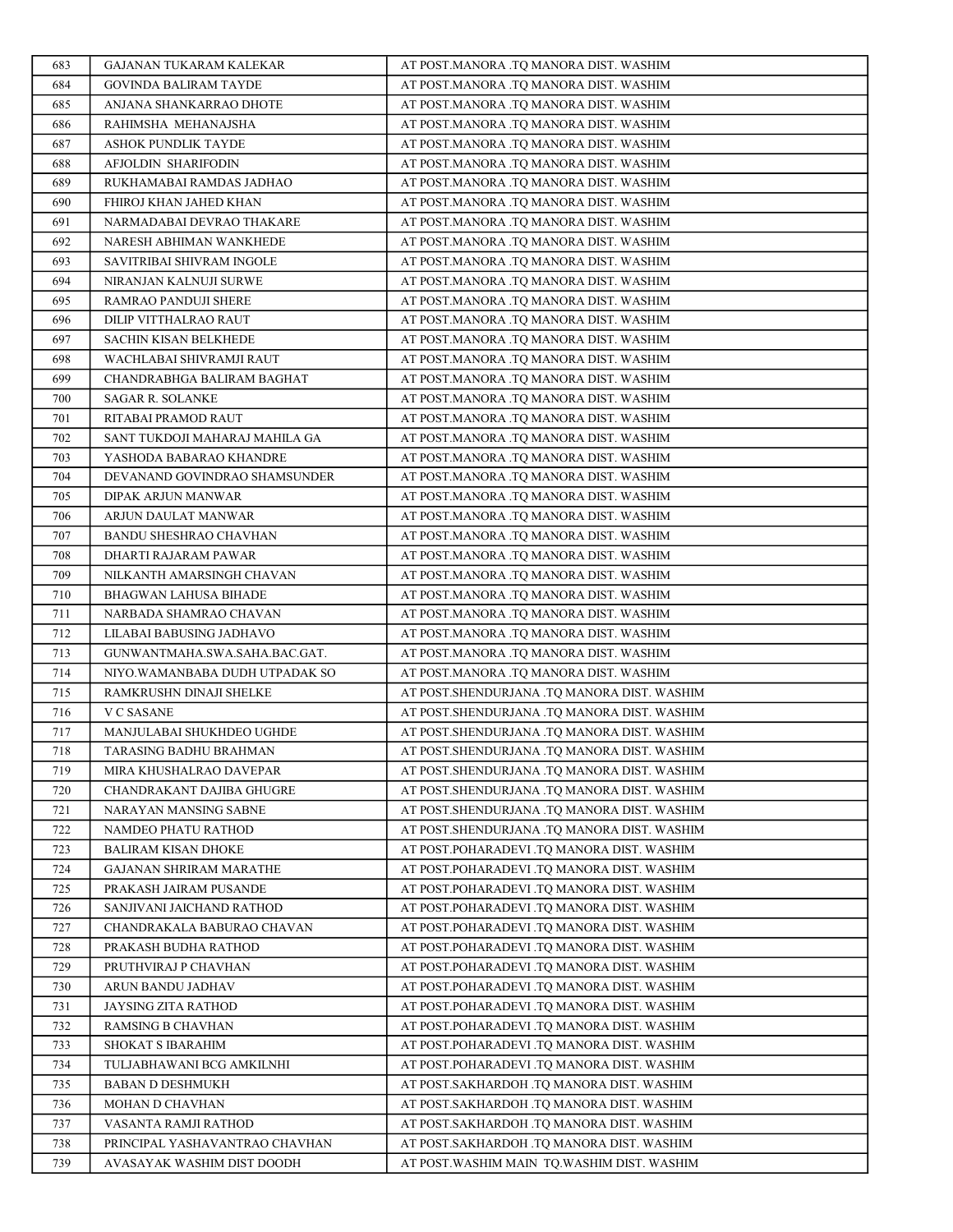| 740        | ANANDA SONAJI SOLANKE                                    | AT POST. WASHIM MAIN TQ. WASHIM DIST. WASHIM                                                 |
|------------|----------------------------------------------------------|----------------------------------------------------------------------------------------------|
| 741        | MITHU RAMPAL SANGAT                                      | AT POST. WASHIM MAIN TO. WASHIM DIST. WASHIM                                                 |
| 742        | JAGDISH GANESHLAL SHARMA                                 | AT POST.WASHIM MAIN TQ.WASHIM DIST. WASHIM                                                   |
| 743        | SHHAJI LAXIMAN WALKE                                     | AT POST.WASHIM MAIN  TQ.WASHIM DIST. WASHIM                                                  |
| 744        | VITTAL SAKHARAM KADHNE                                   | AT POST. WASHIM MAIN TQ. WASHIM DIST. WASHIM                                                 |
| 745        | RAMESH SHRIRAM KALE                                      | AT POST.WASHIM MAIN  TQ.WASHIM DIST. WASHIM                                                  |
| 746        | GOVIND CHINKAJI BHENDEKAR                                | AT POST.WASHIM MAIN  TQ.WASHIM DIST. WASHIM                                                  |
| 747        | SAU.SUSHILABAI MOTIRAM                                   | AT POST.WASHIM MAIN TQ.WASHIM DIST. WASHIM                                                   |
| 748        | PARVATABAI PANDU BHOYAR                                  | AT POST. WASHIM MAIN TQ. WASHIM DIST. WASHIM                                                 |
| 749        | KISAN KANHUJI BHOYAR                                     | AT POST.WASHIM MAIN TQ.WASHIM DIST. WASHIM                                                   |
| 750        | MAHADU KOLSU KAMBLE                                      | AT POST.WASHIM MAIN  TQ.WASHIM DIST. WASHIM                                                  |
| 751        | KACHARU GANAPAT GAIKWAD                                  | AT POST. WASHIM MAIN TQ. WASHIM DIST. WASHIM                                                 |
| 752        | PANCHAFULA.RAMJI.DHALE                                   | AT POST. WASHIM MAIN TQ. WASHIM DIST. WASHIM                                                 |
| 753        | WAMAN NARAYAN DHAVLE                                     | AT POST. WASHIM MAIN TQ. WASHIM DIST. WASHIM                                                 |
| 754        | <b>BANDUJI RAGHUJI KALE</b>                              | AT POST. WASHIM MAIN TQ. WASHIM DIST. WASHIM                                                 |
| 755        | TANHABAI DEMAJI BHALERAO                                 | AT POST. WASHIM MAIN TQ. WASHIM DIST. WASHIM                                                 |
| 756        | LAXMAN DATTUJI CHIKHALKAR                                | AT POST. WASHIM MAIN TQ. WASHIM DIST. WASHIM                                                 |
| 757        | DANOBA GANOGI JADHAO                                     | AT POST.WASHIM MAIN TQ.WASHIM DIST. WASHIM                                                   |
| 758        | ANUSAYA PRAYAJI CHOUDHARI                                | AT POST. WASHIM MAIN TQ. WASHIM DIST. WASHIM                                                 |
| 759        | GULAB DATTGIR KHAN GULABKHAN                             | AT POST. WASHIM MAIN TQ. WASHIM DIST. WASHIM                                                 |
| 760        | AYAMDABI SK USAMAN                                       | AT POST. WASHIM MAIN TQ. WASHIM DIST. WASHIM                                                 |
| 761        | JANABAI MOHAN SHINDE                                     | AT POST.WASHIM MAIN TQ.WASHIM DIST. WASHIM                                                   |
| 762        | KASIRAM MAROTI KHILARE                                   | AT POST. WASHIM MAIN TQ. WASHIM DIST. WASHIM                                                 |
| 763        | SONABAI PADUJI KHANDARE                                  | AT POST.WASHIM MAIN  TQ.WASHIM DIST. WASHIM                                                  |
| 764        | <b>GANESH APPAJI KUBADE</b>                              | AT POST. WASHIM MAIN TQ. WASHIM DIST. WASHIM                                                 |
| 765        | SUNIL ZANAKRAO DESHMUKH                                  | AT POST.WASHIM MAIN TQ.WASHIM DIST. WASHIM                                                   |
| 766        | KU.SANGITA ANATRAO POLE                                  | AT POST.WASHIM MAIN  TQ.WASHIM DIST. WASHIM                                                  |
| 767        | KASAM JUMMA LALUWALE                                     | AT POST.WASHIM MAIN TQ.WASHIM DIST. WASHIM                                                   |
| 768        | SITARAM BHIKAJI KANKAL                                   | AT POST.WASHIM MAIN  TQ.WASHIM DIST. WASHIM                                                  |
| 769        | YAMUNABAI PUNJAPPA ALMEWAR                               | AT POST. WASHIM MAIN TQ. WASHIM DIST. WASHIM                                                 |
| 770        | TULSABAI ATMARAM NAGRE                                   | AT POST.WASHIM MAIN  TQ.WASHIM DIST. WASHIM                                                  |
| 771        | DEVANATH CHINAKU GAVAI                                   | AT POST.WASHIM MAIN TQ.WASHIM DIST. WASHIM                                                   |
| 772        | SHANTABAI BABURAO IDHOLE                                 | AT POST.WASHIM MAIN TQ.WASHIM DIST. WASHIM                                                   |
| 773<br>774 | PANDURANG GANPAT AKADE                                   | AT POST.WASHIM MAIN  TQ.WASHIM DIST. WASHIM                                                  |
| 775        | GAJANAN MAHADEO PAIKRAO<br><b>BIMABAI NAMADEO SURAVE</b> | AT POST. WASHIM MAIN TQ. WASHIM DIST. WASHIM<br>AT POST. WASHIM MAIN TQ. WASHIM DIST. WASHIM |
| 776        | KASIRAM VITTL DAKHORE                                    | AT POST.WASHIM MAIN TO.WASHIM DIST. WASHIM                                                   |
| 777        | AYAUBKHA SHABASKHA PATHAN                                | AT POST.WASHIM MAIN TQ.WASHIM DIST. WASHIM                                                   |
| 778        | TATYARAO.SAKHARAM.K TATYARAO.                            | AT POST.WASHIM MAIN  TQ.WASHIM DIST. WASHIM                                                  |
| 779        | RAJU ONKAR WAGHAMARE                                     | AT POST. WASHIM MAIN TO. WASHIM DIST. WASHIM                                                 |
| 780        | PUNDALIK SAKHARAM BAGAL                                  | AT POST.WASHIM MAIN  TQ.WASHIM DIST. WASHIM                                                  |
| 781        | RUKHAMINABAI GAJANAN SAWAKE                              | AT POST. WASHIM MAIN TO. WASHIM DIST. WASHIM                                                 |
| 782        | YAMUNABAI DEVIDAS DESHAMUKH                              | AT POST.WASHIM MAIN TQ.WASHIM DIST. WASHIM                                                   |
| 783        | RAJU MUKESH PATTEBHADUR                                  | AT POST.WASHIM MAIN  TQ.WASHIM DIST. WASHIM                                                  |
| 784        | SANJAY RAMKRUSHNA GORE                                   | AT POST. WASHIM MAIN TQ. WASHIM DIST. WASHIM                                                 |
| 785        | DILIP KAMAJI TURERAO                                     | AT POST. WASHIM MAIN TQ. WASHIM DIST. WASHIM                                                 |
| 786        | RUKHAMABAI PRAKASH BHUSARI                               | AT POST.WASHIM MAIN TQ.WASHIM DIST. WASHIM                                                   |
| 787        | RAMKOR KISAN KAMBLE                                      | AT POST.WASHIM MAIN TQ.WASHIM DIST. WASHIM                                                   |
| 788        | SUNIL SURYAJI DEWALE                                     | AT POST.WASHIM MAIN TQ.WASHIM DIST. WASHIM                                                   |
| 789        | GOVINDA YASHWANT DONGARDIVE                              | AT POST.WASHIM MAIN TQ.WASHIM DIST. WASHIM                                                   |
| 790        | GRAMIN PANI PURAVATHA AND SWAT                           | AT POST.WASHIM MAIN  TQ.WASHIM DIST. WASHIM                                                  |
| 791        | SARPANCH&SACHIV GRAM P.HIVRA R                           | AT POST.WASHIM MAIN TQ.WASHIM DIST. WASHIM                                                   |
| 792        | JIJAMATA BAHUUDDESHIY SHIKSHAN                           | AT POST.WASHIM MAIN TQ.WASHIM DIST. WASHIM                                                   |
| 793        | NEW MILANSAR FRUIT AND COMPANY                           | AT POST.WASHIM CITY  TQ.WASHIM DIST. WASHIM                                                  |
| 794        | MADHUKAR MADHAVRAO IDOLE                                 | AT POST.WASHIM CITY TQ.WASHIM DIST. WASHIM                                                   |
| 795        | DHARMA SUKHDEO RATHOD                                    | AT POST. WASHIM CITY TQ. WASHIM DIST. WASHIM                                                 |
| 796        | VIJAY G DESHAMUKH                                        | AT POST. WASHIM CITY TQ. WASHIM DIST. WASHIM                                                 |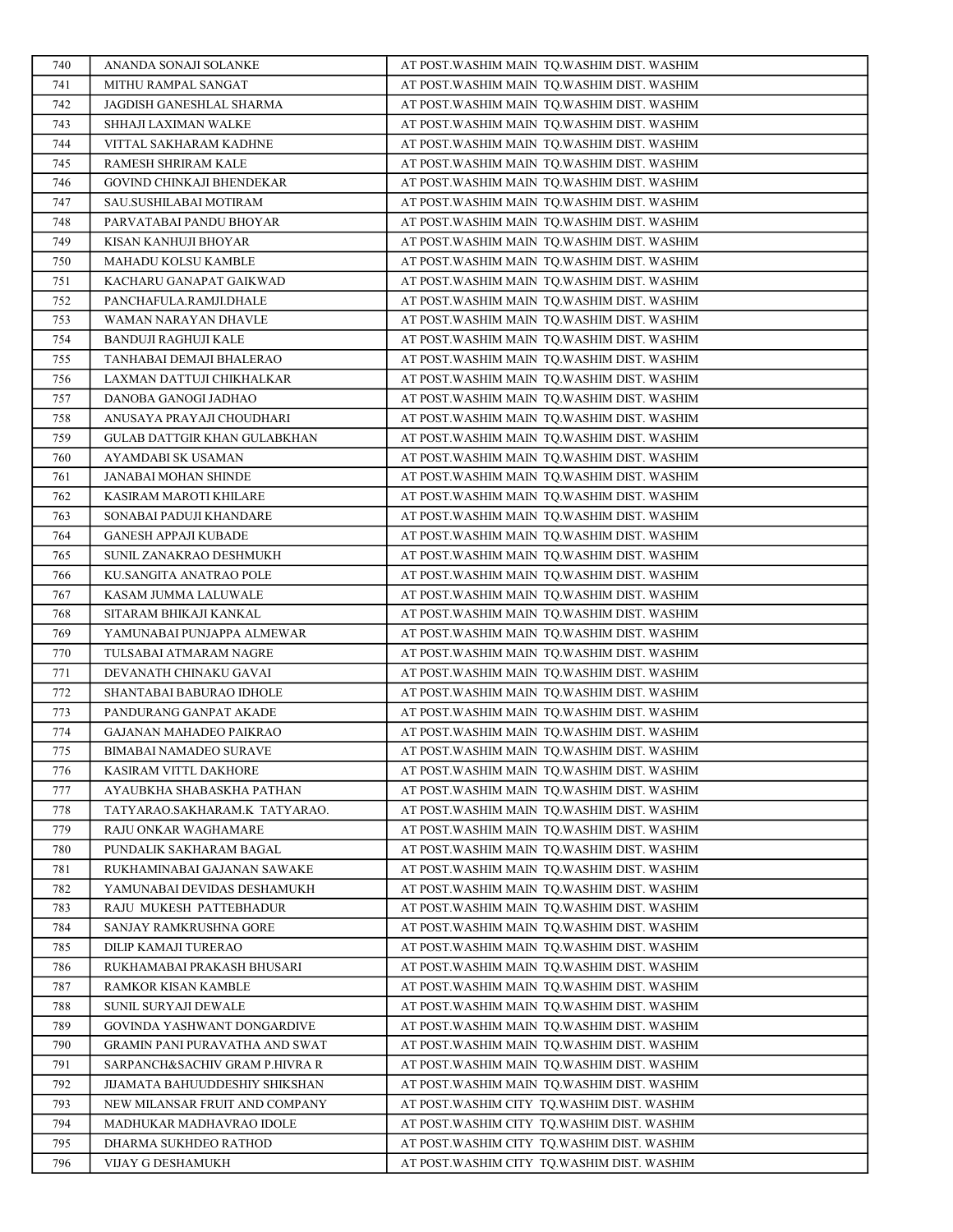| 797        | TARABAI BALIRAM PATIL                         | AT POST.WASHIM CITY TQ.WASHIM DIST. WASHIM                                         |
|------------|-----------------------------------------------|------------------------------------------------------------------------------------|
| 798        | NAMDEV G MOTE                                 | AT POST.WASHIM CITY TQ.WASHIM DIST. WASHIM                                         |
| 799        | SADASHIV Kisan AMBEKAR                        | AT POST. WASHIM CITY TQ. WASHIM DIST. WASHIM                                       |
| 800        | NURJAHA J BELADAR                             | AT POST.WASHIM CITY TQ.WASHIM DIST. WASHIM                                         |
| 801        | <b>INDUBAI A KHANDARE</b>                     | AT POST. WASHIM CITY TQ. WASHIM DIST. WASHIM                                       |
| 802        | GAJANAN GANMPAT LADBADE                       | AT POST.WASHIM CITY TQ.WASHIM DIST. WASHIM                                         |
| 803        | <b>MAYETI S BHGAT</b>                         | AT POST.WASHIM CITY TQ.WASHIM DIST. WASHIM                                         |
| 804        | PRAKASH S INGOLE                              | AT POST.WASHIM CITY TQ.WASHIM DIST. WASHIM                                         |
| 805        | VIJAYA RATNAKAR DHOKE                         | AT POST.WASHIM CITY TQ.WASHIM DIST. WASHIM                                         |
| 806        | KAILASH TATERAO MAPARI                        | AT POST.WASHIM CITY TQ.WASHIM DIST. WASHIM                                         |
| 807        | KALPANA GAJANAN GAVANDE                       | AT POST.WASHIM CITY TQ.WASHIM DIST. WASHIM                                         |
| 808        | GRAM VIKAS SAMITI JUMDA                       | AT POST.WASHIM CITY TQ.WASHIM DIST. WASHIM                                         |
| 809        | RAJE BAHUDDESHIY SAMAJIK SANST                | AT POST.WASHIM CITY TQ.WASHIM DIST. WASHIM                                         |
| 810        | SOPAN RAMJI WAKALE                            | AT POST.ANSING TQ.WASHIM DIST. WASHIM                                              |
| 811        | RAMDAS JAIRAM DHAMNE                          | AT POST.ANSING TQ.WASHIM DIST. WASHIM                                              |
| 812        | MUKTABAI DANABA SARAJAR                       | AT POST.ANSING TQ.WASHIM DIST. WASHIM                                              |
| 813        | TULSHIRAM CHANDRABHAN DANDE                   | AT POST.ANSING TQ.WASHIM DIST. WASHIM                                              |
| 814        | AVINATH UTTAMRAO THAKARE                      | AT POST.ANSING TQ.WASHIM DIST. WASHIM                                              |
| 815        | BHAGWAN MOTISING THAKUR                       | AT POST.ANSING TO.WASHIM DIST. WASHIM                                              |
| 816        | KAMLABAI VITTHAL BORKAR                       | AT POST.ANSING TQ.WASHIM DIST. WASHIM                                              |
| 817        | PRAKASH BHANUDAS GORE                         | AT POST.ANSING TQ.WASHIM DIST. WASHIM                                              |
| 818        | TRAMBAK G CHAUHAN                             | AT POST.ANSING TQ.WASHIM DIST. WASHIM                                              |
| 819        | SUNIL LAXMAN KALAPAD                          | AT POST.ANSING TO.WASHIM DIST. WASHIM                                              |
| 820        | AJAY DILIP KHANKE                             | AT POST.ANSING TQ.WASHIM DIST. WASHIM                                              |
| 821        | RADAKISAN R MALHARE                           | AT POST.ANSING TQ.WASHIM DIST. WASHIM                                              |
| 822        | MOTIRAM SHANKAR SHIRDE                        | AT POST.ANSING TQ.WASHIM DIST. WASHIM                                              |
| 823        | SK IBARAHIM RUSATAM                           | AT POST.ANSING TQ.WASHIM DIST. WASHIM                                              |
| 824        | DAGADABAI S KASTE                             | AT POST.ANSING TQ.WASHIM DIST. WASHIM                                              |
| 825        | <b>GANGABAI A JADHAV</b>                      | AT POST.ANSING TQ.WASHIM DIST. WASHIM                                              |
| 826        | SHAKUNTALABAI HARIBHAU SHELADE                | AT POST.ANSING TQ.WASHIM DIST. WASHIM                                              |
| 827        | DIWAN SIKANDAR                                | AT POST.ANSING TQ.WASHIM DIST. WASHIM                                              |
| 828        | SHIVSHAKTI S S B G VARA JAHA.                 | AT POST.ANSING TQ.WASHIM DIST. WASHIM                                              |
| 829        | PUNYASHLOK AHILYADEVI HOLKAR P                | AT POST.ANSING TQ.WASHIM DIST. WASHIM                                              |
| 830        | ANJU VIJAY RATHOD                             | AT POST.PARDITAKMOR TQ.WASHIM DIST. WASHIM                                         |
| 831        | PANDURANG GANGARAM KHOTE                      | AT POST.MALEGAO TQ.MALEGAO DIST. WASHIM                                            |
| 832        | DATTA GOVINDRAO CHAVHAN                       | AT POST.MALEGAO TQ.MALEGAO DIST. WASHIM                                            |
| 833        | NAMDEV BABUJI KHAVLE                          | AT POST.MALEGAO TQ.MALEGAO DIST. WASHIM                                            |
| 834        | JIVENDR BHIKAJI KOKHNE                        | AT POST.MALEGAO TQ.MALEGAO DIST. WASHIM                                            |
| 835        | GOPAL RAMBHAU NAVGHRE                         | AT POST.MALEGAO TQ.MALEGAO DIST. WASHIM                                            |
| 836        | JIJEBA BALIRAM WANKHADE                       | AT POST.MALEGAO TQ.MALEGAO DIST. WASHIM                                            |
| 837        | SUBHASH KACHARU VAIDYA                        | AT POST.MALEGAO TQ.MALEGAO DIST. WASHIM                                            |
| 838        | NIVRUTI LAXIMAN LANDKAR                       | AT POST.MALEGAO TQ.MALEGAO DIST. WASHIM                                            |
| 839<br>840 | PADURANG GA. SOBHAGE<br>SUBHADRA RA. CHAVHAN  | AT POST.MALEGAO TO.MALEGAO DIST. WASHIM<br>AT POST.MALEGAO TQ.MALEGAO DIST. WASHIM |
|            |                                               |                                                                                    |
| 841<br>842 | DATTA KISAN KALAPAD<br><b>BABAN G.KATEKAR</b> | AT POST.MALEGAO TQ.MALEGAO DIST. WASHIM<br>AT POST.MALEGAO TQ.MALEGAO DIST. WASHIM |
| 843        | BUDHABAI MANGU RATHOD                         | AT POST.MALEGAO TQ.MALEGAO DIST. WASHIM                                            |
| 844        | SARSWATABAI SRIRAM KALE                       | AT POST.MALEGAO TQ.MALEGAO DIST. WASHIM                                            |
| 845        | GAJANAN ANANDA TAMBEKAR                       | AT POST.MALEGAO TQ.MALEGAO DIST. WASHIM                                            |
| 846        | CHINKABAI PUJAJI KAMBALE                      | AT POST.MALEGAO TQ.MALEGAO DIST. WASHIM                                            |
| 847        | MAROTI DEVBA SURVE                            | AT POST.MALEGAO TQ.MALEGAO DIST. WASHIM                                            |
| 848        | HARIDAS KESHAV THAKARE                        | AT POST.MALEGAO TQ.MALEGAO DIST. WASHIM                                            |
| 849        | MOTILAL MOHANLAL GUPTA                        | AT POST.MALEGAO TQ.MALEGAO DIST. WASHIM                                            |
| 850        | SHISHANKAR SHRIBALI YADV                      | AT POST.MALEGAO TQ.MALEGAO DIST. WASHIM                                            |
| 851        | VILAS NARAYAN GAJABHAR                        | AT POST.MALEGAO TQ.MALEGAO DIST. WASHIM                                            |
| 852        | PMAPRAKASH MADHUKAR KHURASADE                 | AT POST.MALEGAO TQ.MALEGAO DIST. WASHIM                                            |
| 853        | SACHIV G P KALAKAMTHA                         | AT POST.MALEGAO TQ.MALEGAO DIST. WASHIM                                            |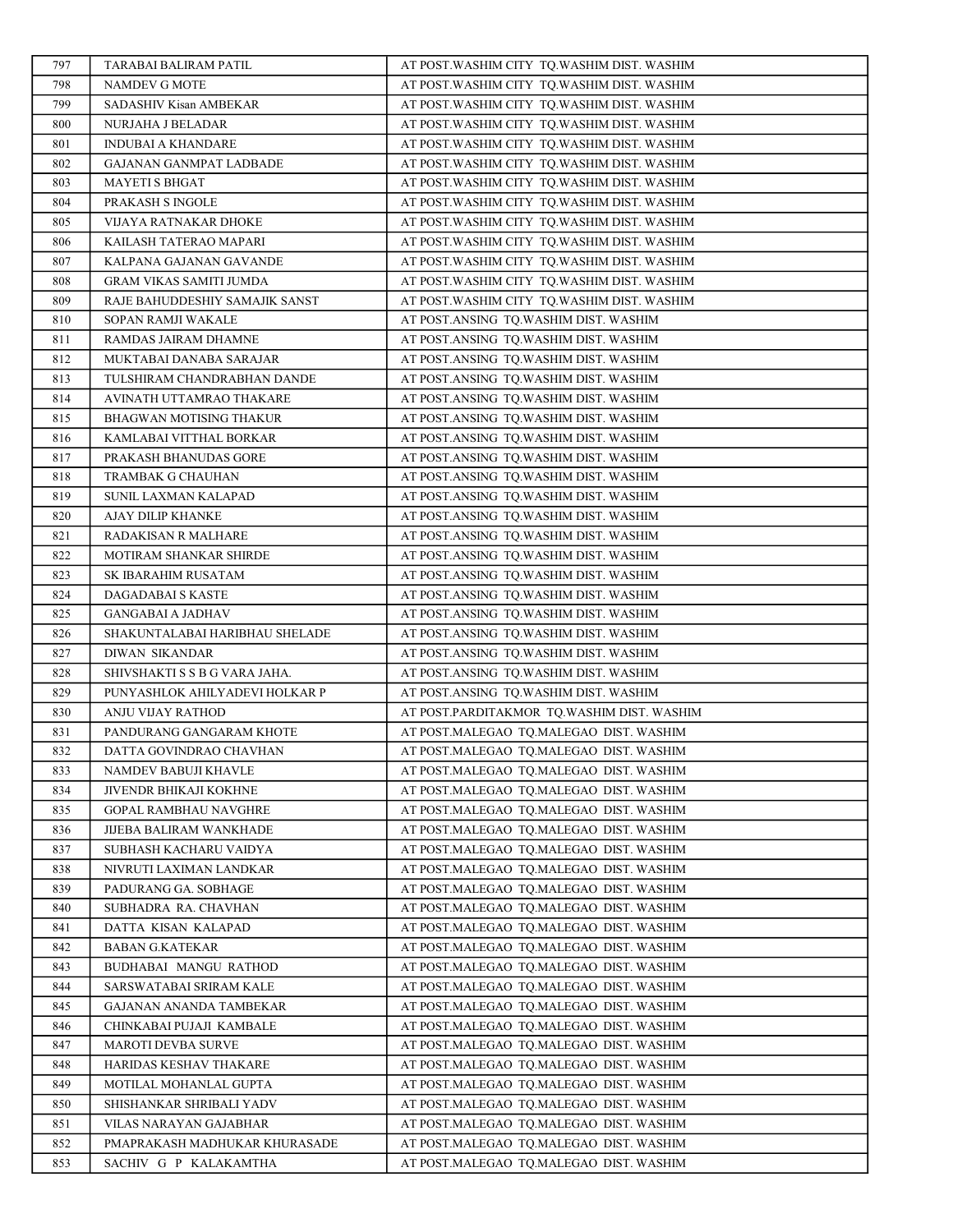| 854        | <b>SACHIN KISAN BELKHEDE</b>                 | AT POST.MALEGAO TQ.MALEGAO DIST. WASHIM                                              |
|------------|----------------------------------------------|--------------------------------------------------------------------------------------|
| 855        | KEN.PR.KEN.SH.SHI.SAL.SAM.KINH               | AT POST.MALEGAO TO.MALEGAO DIST. WASHIM                                              |
| 856        | KALINKA MAT.KRU.MAH.GAT IARLA                | AT POST.MALEGAO TQ.MALEGAO DIST. WASHIM                                              |
| 857        | CHA.S.KANIRAM NAIK BA.&ED.SOC.               | AT POST.KINHIRAJA TQ.MALEGAO DIST. WASHIM                                            |
| 858        | SANDIP DNANBA SANAP                          | AT POST.KINHIRAJA TO.MALEGAO DIST. WASHIM                                            |
| 859        | SHEVALA TEJU RATHOD                          | AT POST.KINHIRAJA TQ.MALEGAO DIST. WASHIM                                            |
| 860        | KAMLA GULAB SANGALE                          | AT POST.KINHIRAJA TQ.MALEGAO DIST. WASHIM                                            |
| 861        | BABARAO AMBURAO SANGLE                       | AT POST.KINHIRAJA TQ.MALEGAO DIST. WASHIM                                            |
| 862        | KADU A KHILLARE                              | AT POST.SHIRPUR JAIN TQ.MALEGAO DIST. WASHIM                                         |
| 863        | CHINKU N LADE                                | AT POST.RISOD MAIN TQ.RISOD DIST. WASHIM                                             |
| 864        | <b>BHIVAJI SONAJI SAVALE</b>                 | AT POST.RISOD MAIN TQ.RISOD DIST. WASHIM                                             |
| 865        | LAKSHMAN AA CHAKRANARAYAN                    | AT POST.RISOD CITY TQ.RISOD DIST. WASHIM                                             |
| 866        | SANTOSH PANDURANG SHINDE                     | AT POST.RITHAD TQ.RISOD DIST. WASHIM                                                 |
| 867        | GAJANAN GANGARAM GIRHE                       | AT POST.RITHAD TQ.RISOD DIST. WASHIM                                                 |
| 868        | DYNANESHWAR MAROTRAO LADE                    | AT POST.RITHAD TQ.RISOD DIST. WASHIM                                                 |
| 869        | TUKARAM SHANKAR SARKATE                      | AT POST.RITHAD TQ.RISOD DIST. WASHIM                                                 |
| 870        | SUBHASH FAKIRA GAYAKWAD                      | AT POST.RITHAD TO.RISOD DIST. WASHIM                                                 |
| 871        | <b>GANESH LODABARAO GAWALI</b>               | AT POST.KENWAD TQ.RISOD DIST. WASHIM                                                 |
| 872        | SOPAN CHIMANAJI SURVE                        | AT POST.KENWAD TQ.RISOD DIST. WASHIM                                                 |
| 873        | GAJANAN KISAN JADHAO                         | AT POST.KENWAD TO.RISOD DIST. WASHIM                                                 |
| 874        | JIJAMATA BAHUUDDESHIY & SHIKSH               | AT POST.MANGHUL ZANAK TQ.RISOD DIST. WASHIM                                          |
| 875        | MD.ASHAK SK.AMIR MUHAMMAD                    | AT POST.MEDASHI TQ.MALEGAO DIST. WASHIM                                              |
| 876        | ARJUNA KISAN KHANDAGALE                      | AT POST.MEDASHI TO.MALEGAO DIST. WASHIM                                              |
| 877        | SAMPATRAO GYANRAO GHUGE                      | AT POST.MEDASHI TQ.MALEGAO DIST. WASHIM                                              |
| 878        | YUVARAJ BANDU JI TIVALE                      | AT POST.MEDASHI TQ.MALEGAO DIST. WASHIM                                              |
| 879        | <b>BABAN PAVNAJI TAYDE</b>                   | AT POST.MEDASHI TQ.MALEGAO DIST. WASHIM                                              |
| 880        | MANISH BHAGVAN KEJALE                        | AT POST.MEDASHI TQ.MALEGAO DIST. WASHIM                                              |
| 881        | SUJITKUMAR KASHINATHA DESALE                 | AT POST.MEDASHI TQ.MALEGAO DIST. WASHIM                                              |
| 882        | KIRAN DEVIDASA PATIL                         | AT POST.MEDASHI TQ.MALEGAO DIST. WASHIM                                              |
| 883        | <b>SUDAM RAVJI ZALKE</b>                     | AT POST.MEDASHI TQ.MALEGAO DIST. WASHIM                                              |
| 884        | GANPAT RAGHOJI JADHAV                        | AT POST.MEDASHI TQ.MALEGAO DIST. WASHIM                                              |
| 885        | UKANDA BHIKAJI GHUGE                         | AT POST.MEDASHI TQ.MALEGAO DIST. WASHIM                                              |
| 886        | RAJNIKANT JIVANRAO KHEDWKAR                  | AT POST.MEDASHI TQ.MALEGAO DIST. WASHIM                                              |
| 887        | R LAXMIBAI BCG KOLDARA                       | AT POST.MEDASHI TO.MALEGAO DIST. WASHIM                                              |
| 888        | MAINABAI PRALHAD BAVISKAR                    | AT POST.PANGRIKUTE TQ.MALEGAO DIST. WASHIM                                           |
| 889        | BABASAHEB AMBEDKAR WACHNALALYA               | AT POST.PANGRIKUTE TQ.MALEGAO DIST. WASHIM                                           |
| 890        | SHOBHABAI RUPCHAND PAWAR                     | AT POST.JAULKA RAILWY TQ.MALEGAO DIST. WASHIM                                        |
| 891        | LAXMIBAI BHIKA PAWAR                         | AT POST.JAULKA RAILWY TQ.MALEGAO DIST. WASHIM                                        |
| 892        | KISAN GANPAT LOKHANDE                        | AT POST.JAULKA RAILWY TQ.MALEGAO DIST. WASHIM                                        |
| 893        | SEC GR PANCH JAULKA RL                       | AT POST.JAULKA RAILWY TO.MALEGAO DIST. WASHIM                                        |
| 894        | VAISHALI RAMESHWAR PADGHAN                   | AT POST.RISOD MAIN TQ.RISOD DIST. WASHIM                                             |
| 895<br>896 | TUSHALIRAM YADAV GARKAL                      | AT POST.RISOD MAIN TQ.RISOD DIST. WASHIM<br>AT POST.RISOD MAIN TO.RISOD DIST. WASHIM |
| 897        | SHIVRAM SALOJI DESHMANE<br>MANIK SANPAT BAIS | AT POST.RISOD MAIN TQ.RISOD DIST. WASHIM                                             |
| 898        | DATTA PANDURANG THOKRE                       | AT POST.RISOD MAIN TQ.RISOD DIST. WASHIM                                             |
| 899        | <b>BABAN PANDUJI DHORE</b>                   | AT POST.RISOD MAIN TO.RISOD DIST. WASHIM                                             |
| 900        | <b>BABU KASHIBA AMBHORE</b>                  | AT POST.RISOD MAIN TQ.RISOD DIST. WASHIM                                             |
| 901        | TYUKARAM VANMAN UHALKE                       | AT POST.RISOD MAIN TQ.RISOD DIST. WASHIM                                             |
| 902        | PRALHAD NIRUTI BORKAR                        | AT POST.RISOD MAIN TQ.RISOD DIST. WASHIM                                             |
| 903        | NANDABAI BHIMRAO HUMBAD                      | AT POST.RISOD MAIN TQ.RISOD DIST. WASHIM                                             |
| 904        | GHANU NAMDEO KHILLARI                        | AT POST.RISOD MAIN TQ.RISOD DIST. WASHIM                                             |
| 905        | TANAJI SONAJI SABALE                         | AT POST.RISOD MAIN TQ.RISOD DIST. WASHIM                                             |
| 906        | RAMESH SHANKAR JADHAV                        | AT POST.RISOD MAIN TQ.RISOD DIST. WASHIM                                             |
| 907        | DHANANJAYRAO AABASAHEB DESHMUK               | AT POST.RISOD MAIN TQ.RISOD DIST. WASHIM                                             |
| 908        | SHARDA P JADHAV                              | AT POST.RISOD MAIN TQ.RISOD DIST. WASHIM                                             |
| 909        | NAMDEV K MORE                                | AT POST.RISOD MAIN TQ.RISOD DIST. WASHIM                                             |
| 910        | MINAXI SUNIL DESHMANE                        | AT POST.RISOD MAIN TQ.RISOD DIST. WASHIM                                             |